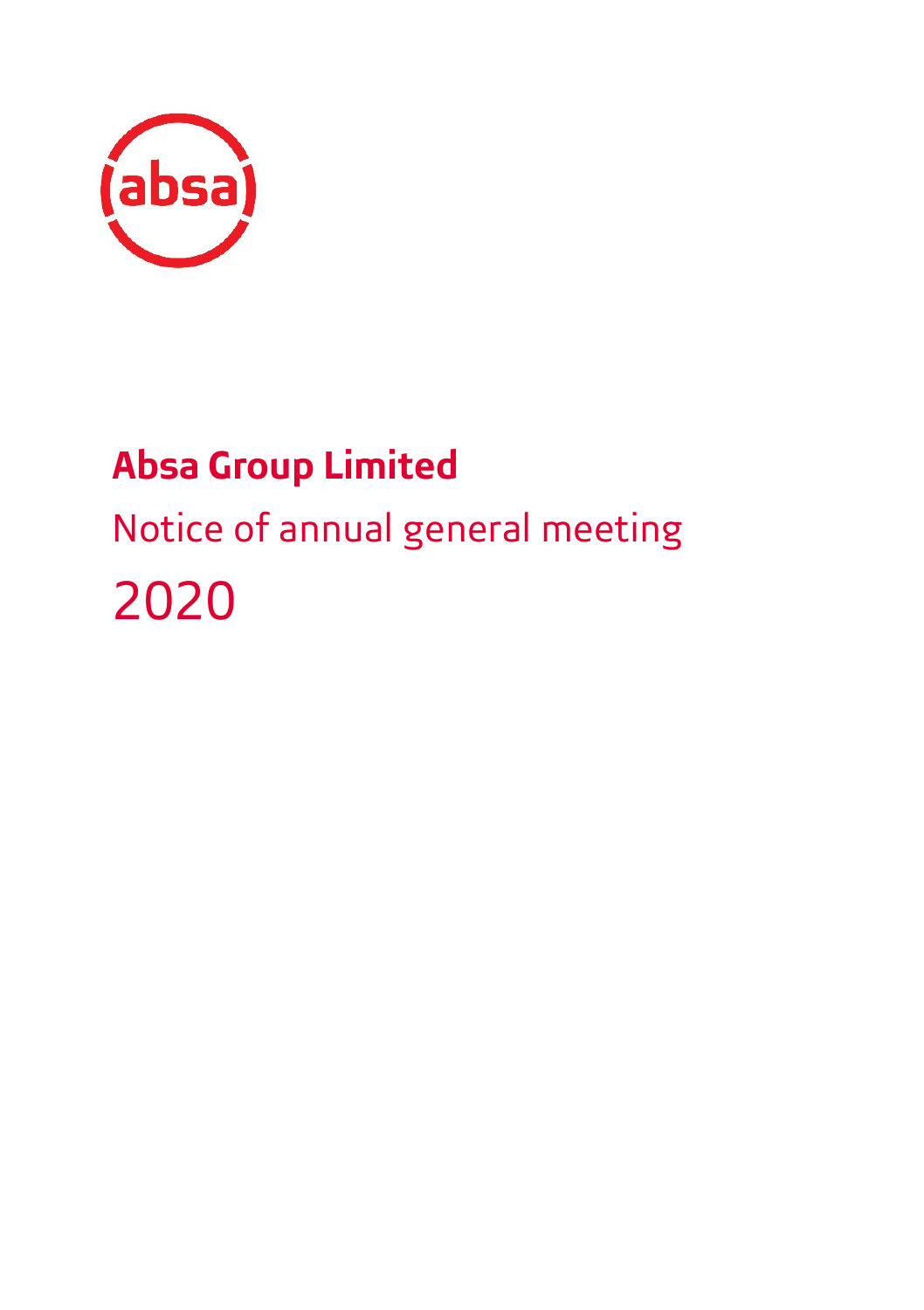## **Contents**

| Letter to shareholders           |          |
|----------------------------------|----------|
| Notice of annual general meeting |          |
| Important meeting information    | 16       |
| Annexure A: Directors' profiles  | 19       |
| Annexure B: Meeting attendance   | 25       |
| Proxy form                       | enclosed |

## Shareholder diary<sup>1</sup>

Thursday, 4 June 2020 Annual general meeting

Tuesday, 15 September 2020 Last date to trade Wednesday, 16 September 2020 Ex-dividend date Friday, 18 September 2020 Record date Monday, 21 September 2020 Interim dividend payment date <sup>1</sup> Subject to change

Wednesday, 12 August 2020 2020 interim results announcement and declaration of interim dividend

## Contact information

## Group Company Secretary

Nadine Drutman Telephone: +27 11 350 5347

### Transfer secretary

Computershare Investor Services (Pty) Ltd Telephone: +27 11 370 5000 computershare.com/za/

## Auditors

Ernst & Young Inc. Telephone: +27 11 772 3000 ey.com/ZA/en/Home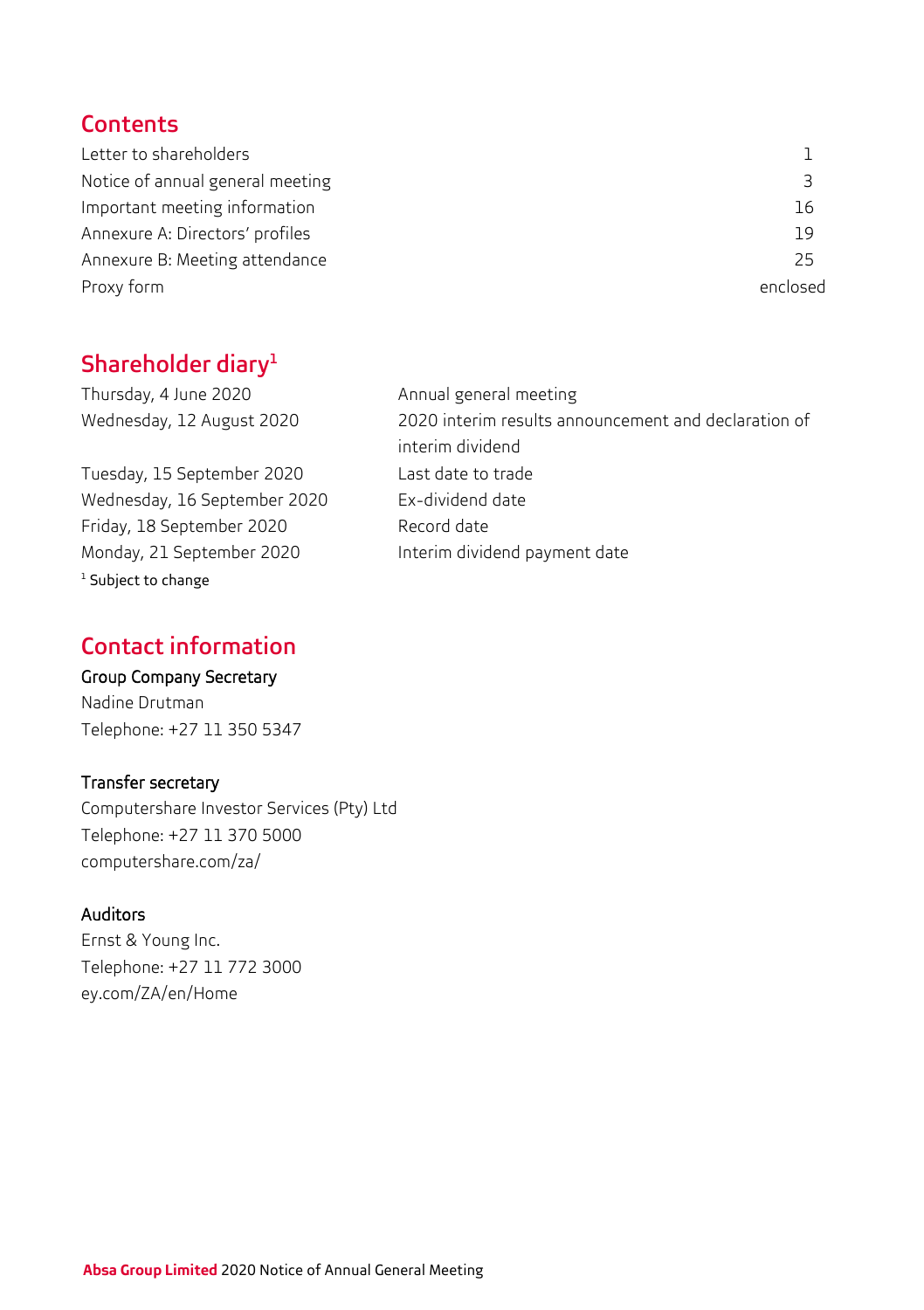

**Absa Group Limited** Absa Towers West 15 Troye Street Johannesburg 2001 South Africa Tel +27 (0)11 350 4000 Swift address: ABSA ZA JJ absa.africa

Dear shareholder

## Notice of publication of our integrated report, annual financial statements and notice of annual general meeting

Please find enclosed the notice of annual general meeting (AGM) of Absa Group Limited (Absa or the Group, or the Company), to be held on Thursday, 4 June 2020 at 10:00 in Boardroom 8.02, Absa Towers West, 15 Troye Street, Johannesburg.

Due to the COVID–19 (coronavirus) outbreak, and the need for social distancing, shareholders are encouraged to participate electronically and to make use of proxy voting.

Shareholders wishing to participate in the AGM via electronic communication are requested to submit written notice via email to [groupsec@absa.africa](mailto:groupsec@absa.africa) and by post, or physically to the registered office of the Company, at 7th Floor, Absa Towers West, 15 Troye Street, Johannesburg (attention Nadine Drutman, Group Company Secretary) by no later than 10:00 on Thursday, 28 May 2020. For the notice to be valid, it must contain the details set out in paragraph 5 on page 17. Shareholders participating via electronic communication will still need to submit completed proxy forms for their votes to be counted. The details for proxy form submission are contained on the proxy form and in paragraph 2 of page 16.

By no later than 10:00 on Friday, 29 May 2020, the Company shall, by reply email, notify a shareholder, who has delivered a valid notice as indicated above, of the relevant details through which the shareholder can participate electronically. To the extent that the meeting will need to be held entirely through electronic media, shareholders may be advised of this by SENS in the week prior to the date of the meeting.

In accordance with section 31(1) of the South African Companies Act, No. 71 of 2008, as amended (Companies Act) you are notified that the Absa Group Limited 2019 Integrated Report and full annual financial statements are available on the Absa Group website [\(www.absa.africa\)](http://www.absa.africa/) from Tuesday, 31 March 2020.

Should you wish to receive a printed copy of our 2019 Integrated Report or the annual financial statements, you may request these from [gr](mailto:groupsec@absa.co.za)[oupsec@absa.africa.](mailto:oupsec@absa.africa.)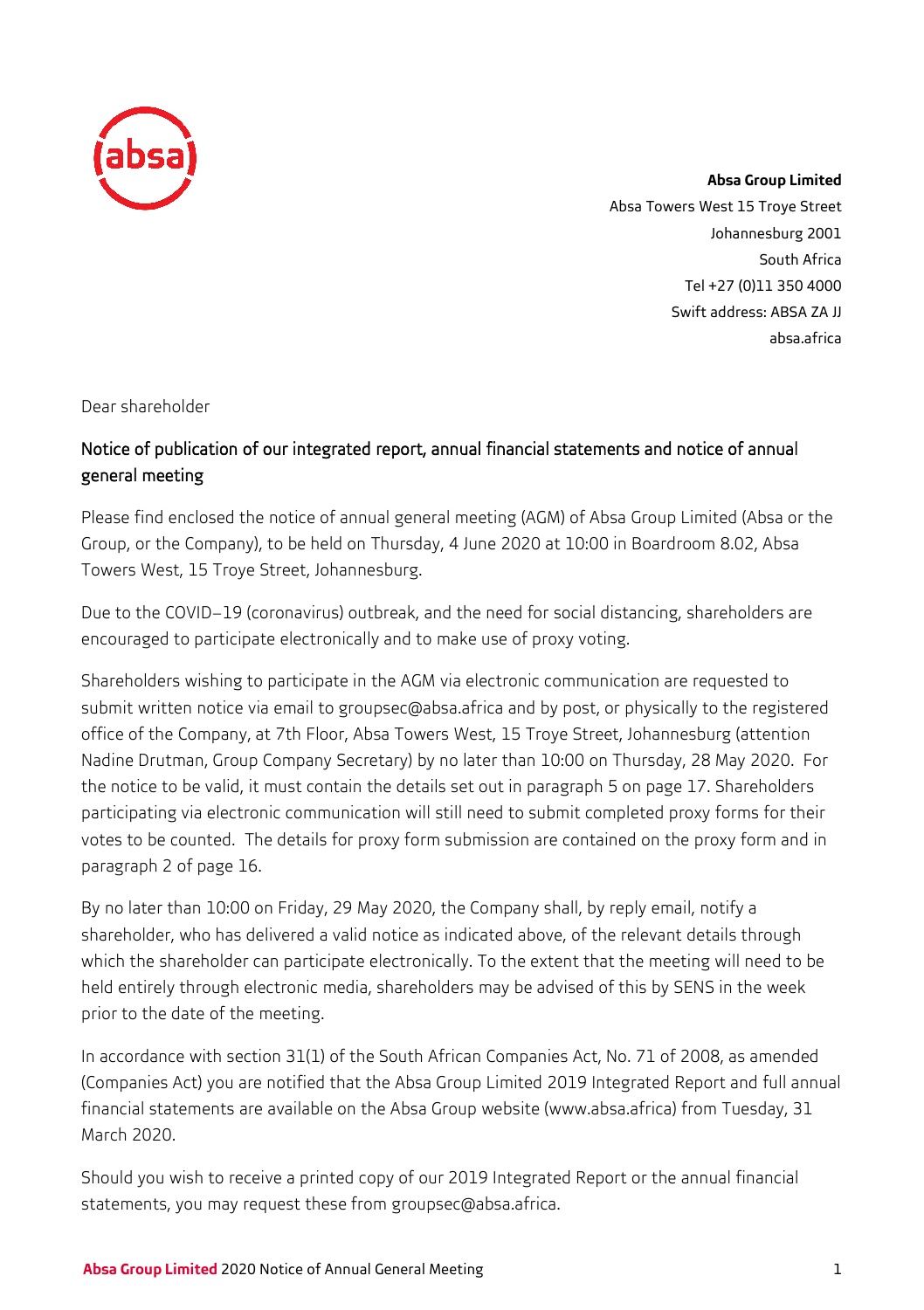We request that shareholders deliver their proxies (preferably via email to [proxy@computershare.co.za\)](mailto:proxy@computershare.co.za) no later than 24 hours before the commencement time of the AGM to allow time for completion of the administrative processes relating to the meeting. Proxy forms submitted on the day of the AGM must be emailed simultaneously to the transfer secretaries [\(proxy@computershare.co.za\)](mailto:proxy@computershare.co.za) and the Absa Group Company Secretary (groupsec@absa.africa), before any proxy seeks to exercise any right granted to it.

## Nadine Drutman

Group Company Secretary

20 March 2020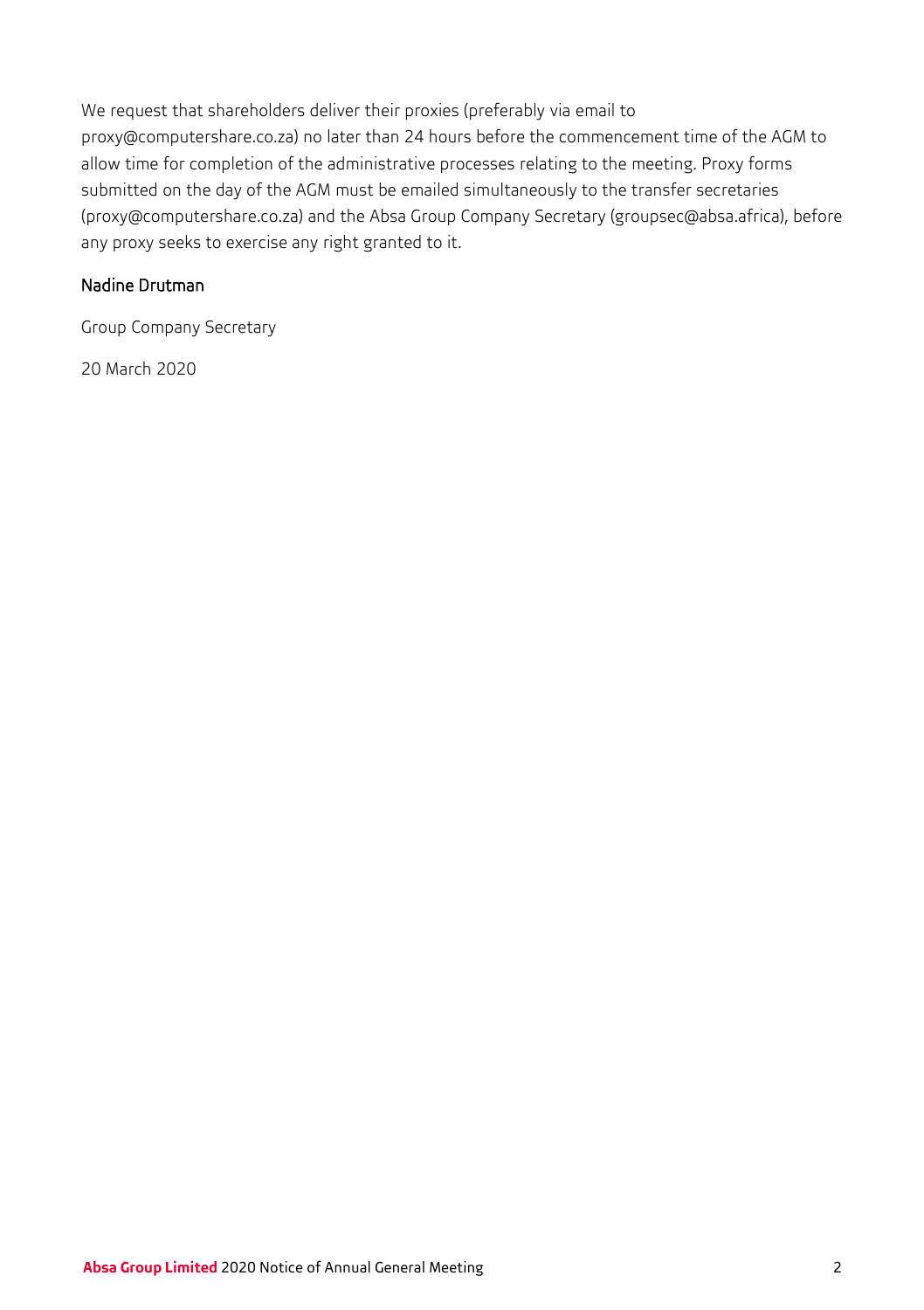# Notice of annual general meeting

### Absa Group Limited

(Absa or the Company) Incorporated in the Republic of South Africa Registration number: 1986/003934/06 JSE share code: ABG ISIN: ZAE000255915

Notice is hereby given, in terms of section 62(1) of the Companies Act, No. 71 of 2008, as amended (Companies Act) that the 34th annual general meeting (AGM) of ordinary shareholders of Absa will be held in Boardroom 8.02, Absa Towers West, 15 Troye Street, Johannesburg (or using any other medium to hold the meeting as may be appropriate in the circumstances, and as notified to shareholders on SENS the week before the date of the meeting) on Thursday, 4 June 2020 at 10:00 to transact the following business:

- 1. To present to shareholders the audited annual financial statements of the Company, together with the reports of the Board of Directors of the Company (Board of Directors), and the Group Audit and Compliance Committee (GACC) of the Company for the financial year ended 31 December 2019.
- 2. To present the report of the Social and Ethics Committee of the Company for the financial year ended 31 December 2019.
- 3. To consider and, if deemed fit, to pass the ordinary resolutions set out in this notice of AGM, with or without modifications.
- 4. To consider and, if deemed fit, to endorse the non-binding resolutions set out in this notice of AGM on the Company's remuneration policy and implementation report, with or without modifications.
- 5. To consider and, if deemed fit, to pass the special resolutions set out in this notice of AGM, with or without modifications.

In accordance with sections 59(1) (a) and (b) of the Companies Act, the record date (the date on which a shareholder must be registered in the Company's register of shareholders in order to receive notice of the AGM) is Friday, 13 March 2020. The last day to trade in Absa shares in order to be on the shareholder register and so be entitled to attend, participate and vote at the AGM is Tuesday, 26 May 2020, and the record date for attendance, participation and voting at the AGM is Friday, 29 May 2020.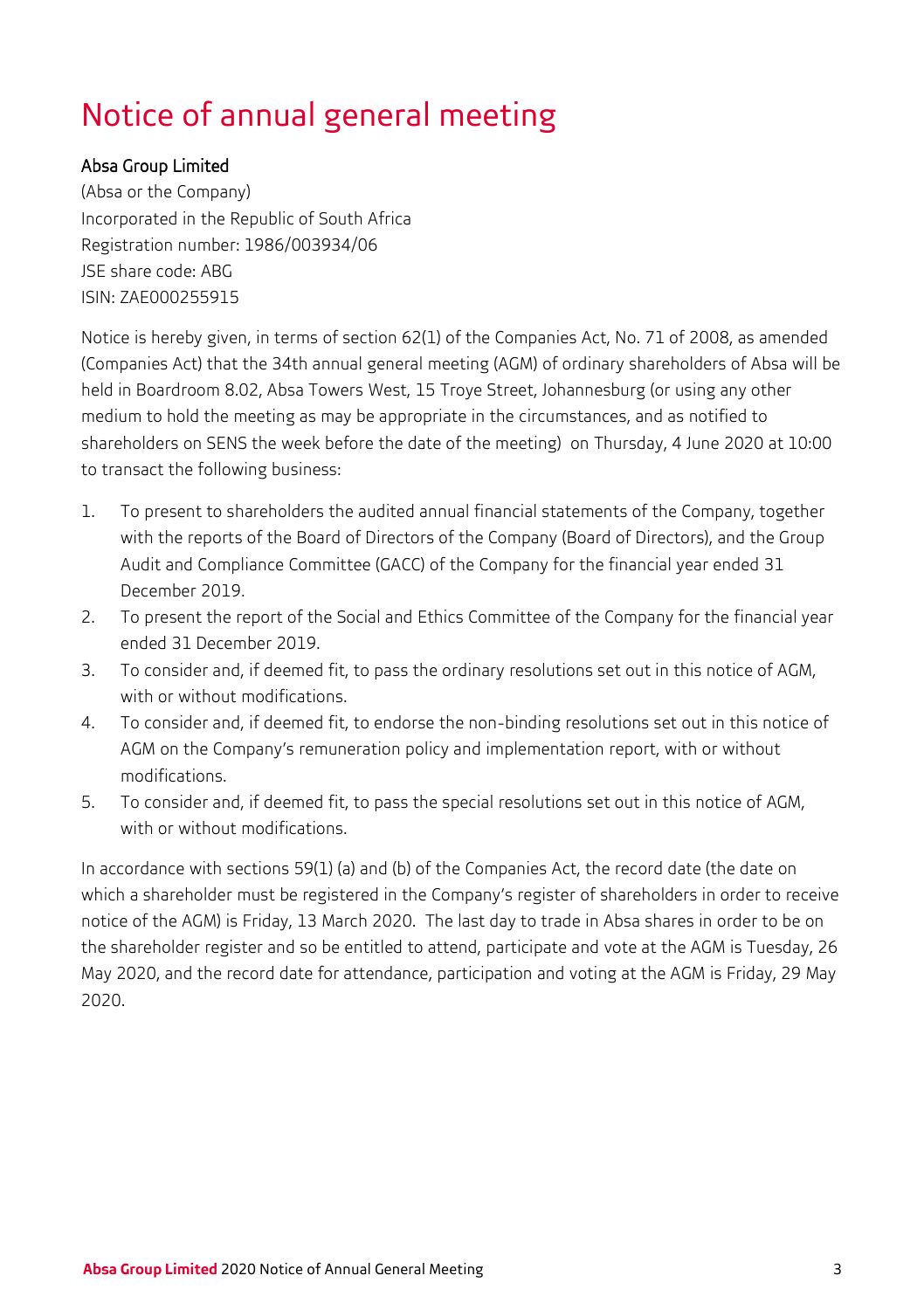## **Agenda**

#### **1.** Presentation of the annual financial statements and reports

The audited annual financial statements, including the reports of the directors and Group Audit and Compliance Committee (to be presented by the chairman of the committee) for the year ended 31 December 2019, are available in summarised form together with this document, with the full annual financial statements including the reports of the directors and Group Audit and Compliance Committee (to be presented by the chairman of the committee) for the year ended 31 December 2019, available on the Company's website a[t www.absa.africa.](http://www.absa.africa/)

#### **2.** Presentation of the report of the Social and Ethics Committee

The report of the Social and Ethics Committee for the year ended 31 December 2019 will be presented by the chairman of the committee, with time for questions. The report is included in the 2019 Integrated Report on page 59 and accessible on the Company's website.

**3.** Profiles

Brief profiles of the directors standing for election and re-election and those of the Group Audit and Compliance Committee members are set out from pages 19 to 22 of this notice.

## Ordinary resolutions

For an ordinary resolution to be approved by the shareholders, it must be supported by more than 50% of the voting rights exercised on the resolution.

## Ordinary resolution number 1: Re-appointment of the external auditor

Resolved that Ernst & Young Inc. (EY) and the designated audit partner, Ernest van Rooyen, are hereby re-appointed as the Company's external auditor to hold office until the conclusion of the next AGM.

### Motivation

In terms of section 64(2) (a) of the Banks Act No. 94 of 1990, as amended (Banks Act) as read with section 90(1) of the Companies Act, each year at its AGM, a public company must appoint an auditor who complies with the requirements of section 90(2) by way of an ordinary resolution of the shareholders entitled to exercise voting rights on that resolution. As contemplated in section 90(3) of the Companies Act, the name of the designated individual auditor forms part of the resolution. The JSE Listings Requirements require audit firms and individual auditors, prior to being appointed or re-appointed by listed companies, to be accredited. The Group Audit and Compliance Committee (GACC) has confirmed that EY, together with their designated auditor, are duly accredited and independent. As recommended by King IV, the GACC, with reference to audit quality indicators, confirmed that the audit quality for the year ended 31 December 2019 was satisfactory.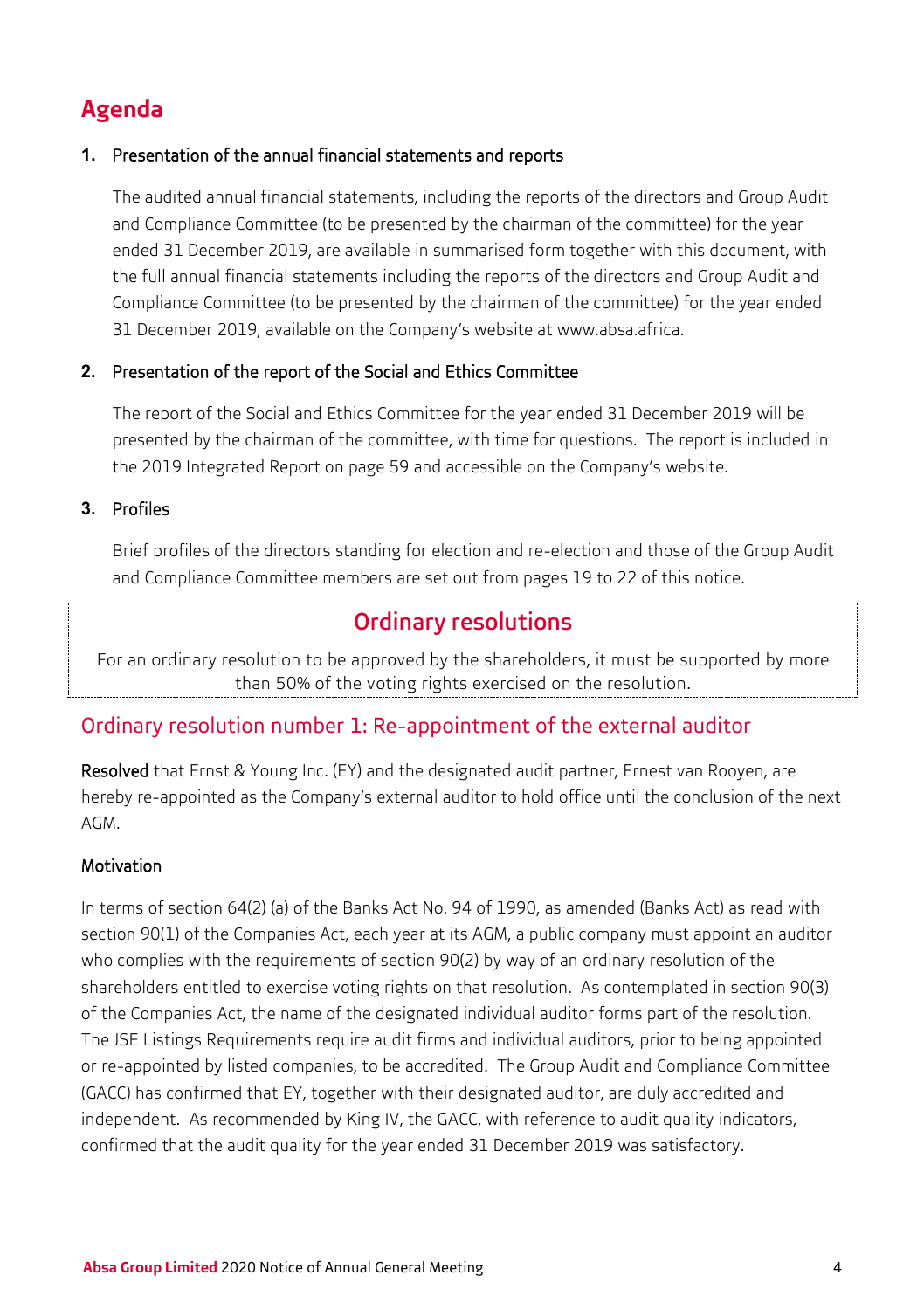The Board recognises that there are a limited number of professional audit firms able to accept the risk of conducting an audit the size and complexity of the Absa Group and is comfortable that EY displays the necessary skills and experience in conducting an audit of this nature.

The EY designated audit partner is rotated every five years, as required by section 94 of the Companies Act, with the most recent rotation being in 2016. EY is a Level 1 Empowered Supplier in terms of South Africa's Department of Trade and Industry's Code of Good Practice on Broad-Based Black Economic Empowerment.

The Prudential Authority of the South African Reserve Bank allowed a dispensation to Absa Group Limited and Absa Bank Limited to engage with a sole auditor for the 2020 financial year. During this year we will initiate a process towards engaging a second firm for appointment for the 2021 financial year in terms of the Prudential Authority's requirements for joint auditors.

Considering the above, the GACC recommended and the Board endorsed the proposed reappointment by shareholders of EY as the Company's auditor to serve until the conclusion of the next AGM.

## Ordinary resolution number 2: Re-election of retiring directors

Resolved that each of the directors named below in 2.1 to 2.5, who retire in terms of the provisions of the Company's Memorandum of Incorporation (MOI) on director rotation, and being eligible and available, and having offered themselves for re-election, be and are hereby re-elected in terms of section 68(2)(a) of the Companies Act by way of a series of votes, as directors of the Company:

- 2.1 Mark Merson as an independent non-executive director
- 2.2 Wendy Lucas-Bull as an independent non-executive director
- 2.3 Colin Beggs as a non-executive director
- 2.4 Daniel Hodge as a non-executive director
- 2.5 Jason Quinn as an executive director

### Motivation

The Company's MOI requires that one-third of the directors retire at each AGM. Independent directors who have served on the Board for more than nine years are subjected to annual rotation and may offer themselves for re-election. Mohamed Husain has served on the Board for more than ten consecutive years, and accordingly retires in terms of the nine-year rule. He has not offered himself for re-election.

Based on skills, capacity, experience, and independence (as well as a declaration of independence and capacity by all independent non-executive directors), the Board has determined that the performance of each of the directors standing for re-election meets the required standards expected of them. In terms of their duties and responsibilities, the afore mentioned directors remain eligible for re-election. The Board therefore recommends their re-election by shareholders.

It is noted that Colin Beggs has served more than nine years on the Board. While Colin is standing for re-election as a non-executive director, he will no longer be classified as independent.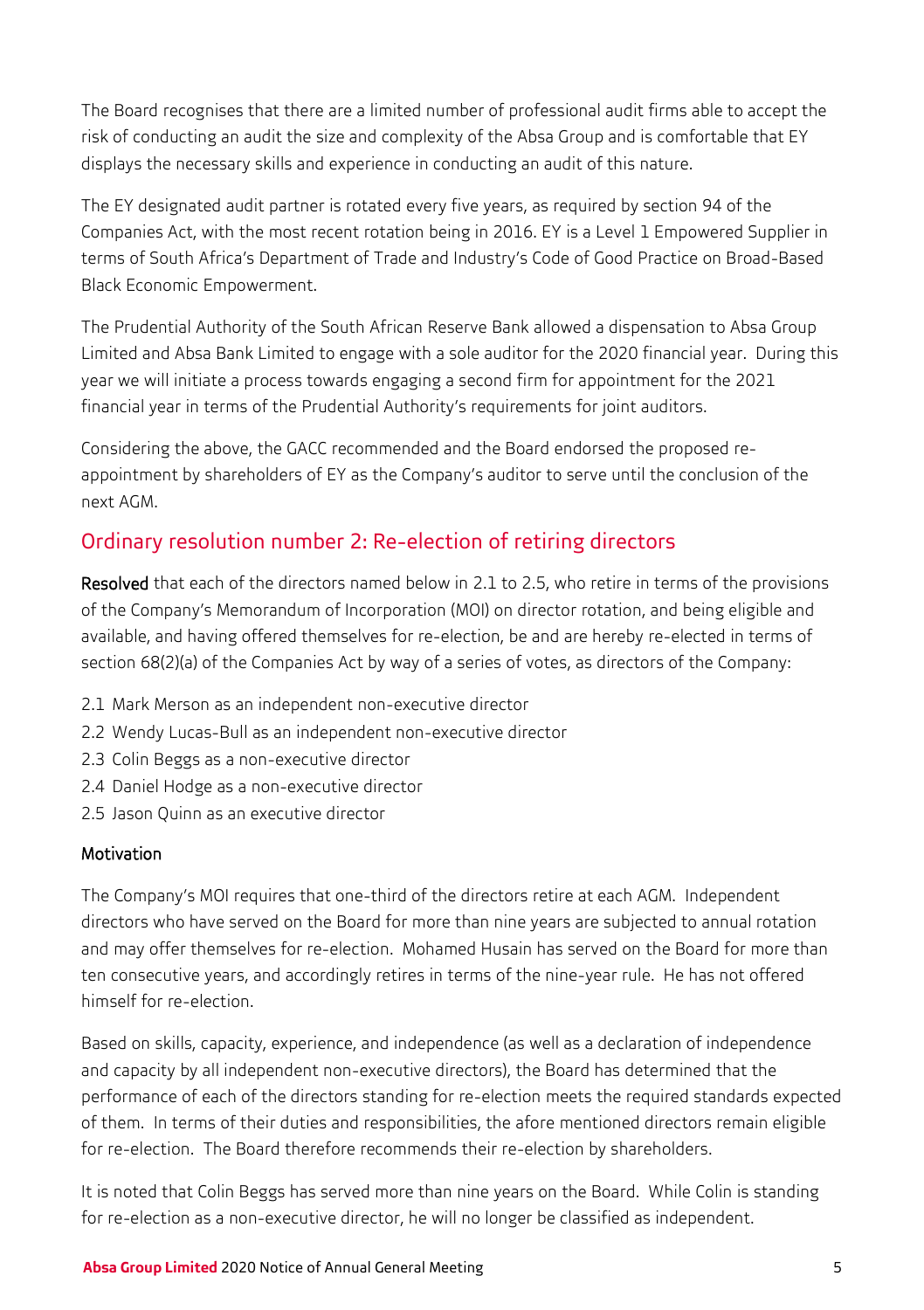## Ordinary resolution number 3: election of directors

Resolved that the directors named in 3.1 to 3.4 below, who having been appointed by the Board after the 2019 AGM and on the dates set out below, and who, in terms of the Company's MOI, are required to be elected by the shareholders at the next AGM are hereby elected in terms of section 68(2) (a) of the Companies Act, as directors of the Company:

- 3.1 Ihron Rensburg, as an independent non-executive director (appointment effective 1 October 2019)
- 3.2 Rose Keanly, as an independent non-executive director (appointment effective 1 September 2019)
- 3.3 Swithin Munyantwali, as an independent non-executive director (appointment effective 15 September 2019)
- 3.4 Daniel Mminele, as an executive director (Group Chief Executive) (appointment effective 15 January 2020)

#### Motivation

In terms of the Company's MOI, the appointment by the Board of any persons as directors of the Company during the year subsequent to the last AGM requires election by shareholders at the first AGM of the Company following the appointment of such persons. Ihron Rensburg, Rose Keanly, Swithin Munyantwali, and Daniel Mminele were appointed by the Board as directors of the Company subsequent to the 2019 AGM. The Board recommends their election by shareholders. In the case of Swithin Munyantwali, he has been classified as an independent non-executive director, effective 1 March 2020, following his retirement from the board of Absa Bank Uganda.

## Ordinary resolution number 4: Re-appointment and appointment of the Group Audit and Compliance Committee (GACC) members

Resolved that each independent non-executive director in 4.1 to 4.3 below, be and is hereby reappointed, by way of a series of votes, as members of the GACC to serve until the next AGM.

- 4.1 Alex Darko
- 4.2 Daisy Naidoo
- 4.3 Tasneem Abdool-Samad

Resolved that the director, initially appointed as non-executive director on 15 September 2019, and from 1 March 2020 was subsequently classified as an independent non-executive director named in 4.4 below, be and is hereby appointed as a member of the GACC to serve until the next AGM.

4.4 Swithin Munyantwali (subject to election in terms of Ordinary Resolution 3.3)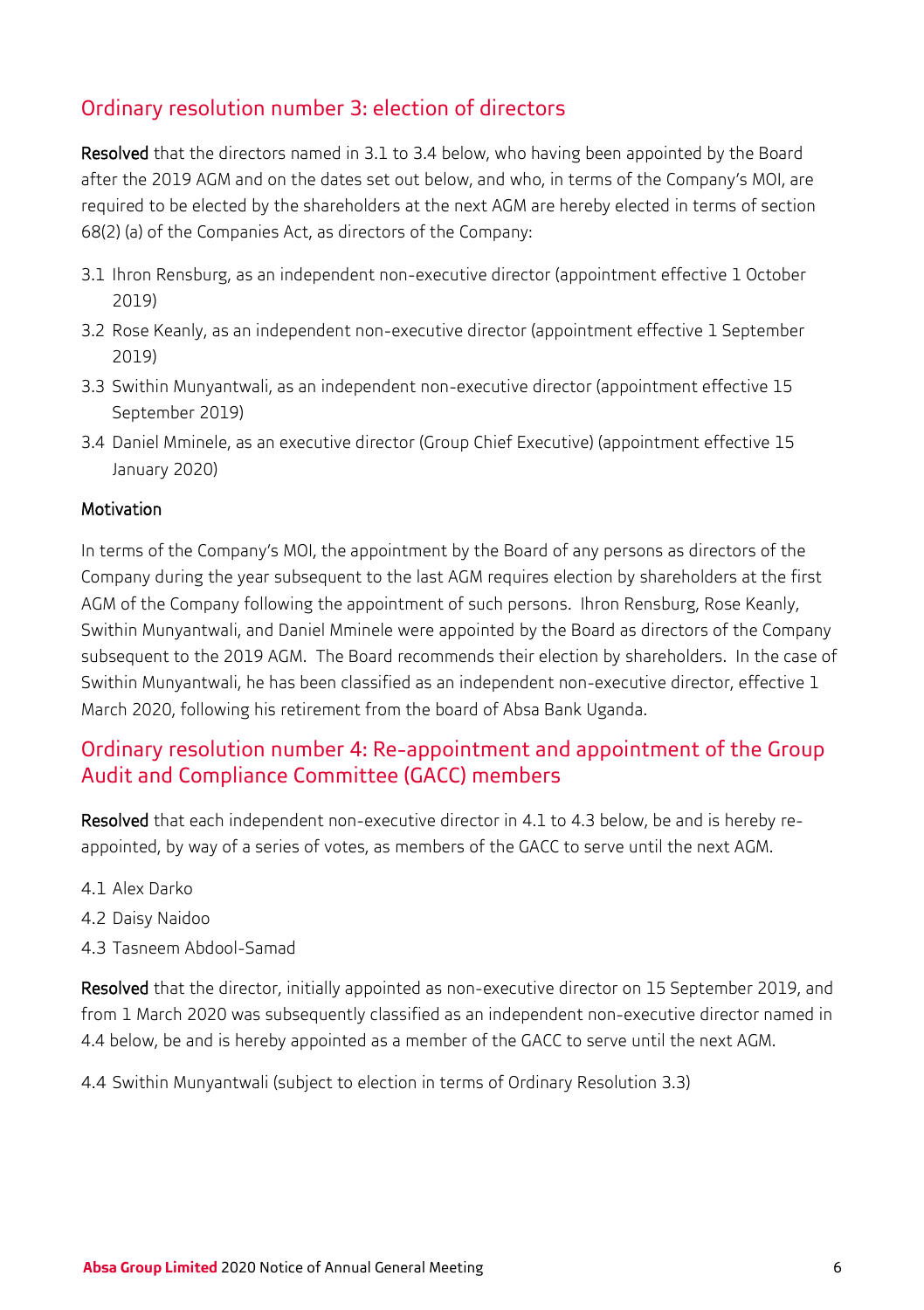#### Motivation

Section 94(2) of the Companies Act requires public companies (and private companies that meet certain criteria), to appoint an audit committee comprising at least three members who are independent non-executive directors of the Company at each AGM. Section 64 of the Banks Act exempts banks from this provision of the Companies Act. The annual appointment of the audit committee is widely practiced by other corporates outside of the banking sector. The Board believes the practice is good governance and therefore elects to propose the appointment of the members of the GACC annually.

The Board has reviewed the composition of the GACC against the requirements of the Companies Act and the Banks Act, and has confirmed that the committee complies with the relevant regulatory requirements and that the members have the necessary knowledge, skills and experience to enable the committee to perform its duties in terms of these statutes. The Board therefore recommends to the shareholders the re-appointment and appointment of the members named on the previous page.

Profiles of the directors named in ordinary resolutions 2 to 4 are set out in Annexure A.

## Ordinary resolution number 5: Placing of the authorised but unissued ordinary share capital under the control of the directors

Resolved that, subject to any applicable legislation and the JSE Listings Requirements, the authorised but unissued ordinary shares of the Company (other than those specifically identified and authorised for issue in terms of any other authority by shareholders), be and are hereby placed under the control of the directors. The aggregate number of ordinary shares able to be allotted and issued in terms of this resolution shall be limited to the lower of 5% (five percent) of the number of ordinary shares in issue as at 31 December 2019 and the maximum number of authorised but unissued ordinary shares from time to time.

### Motivation

In terms of the Company's MOI, the shareholders of the Company must approve the placement of the unissued ordinary shares under the control of the Directors. The Directors have decided to seek annual renewal of this authority, in accordance with best practice. The percentage of authorised but unissued shares is, at the date hereof 3.7% and will increase to 5% subject to the passing of Special resolution number 2. The directors have no current plans to make use of this authority but are seeking its renewal to ensure that the Company has maximum flexibility in managing the Group's capital resources.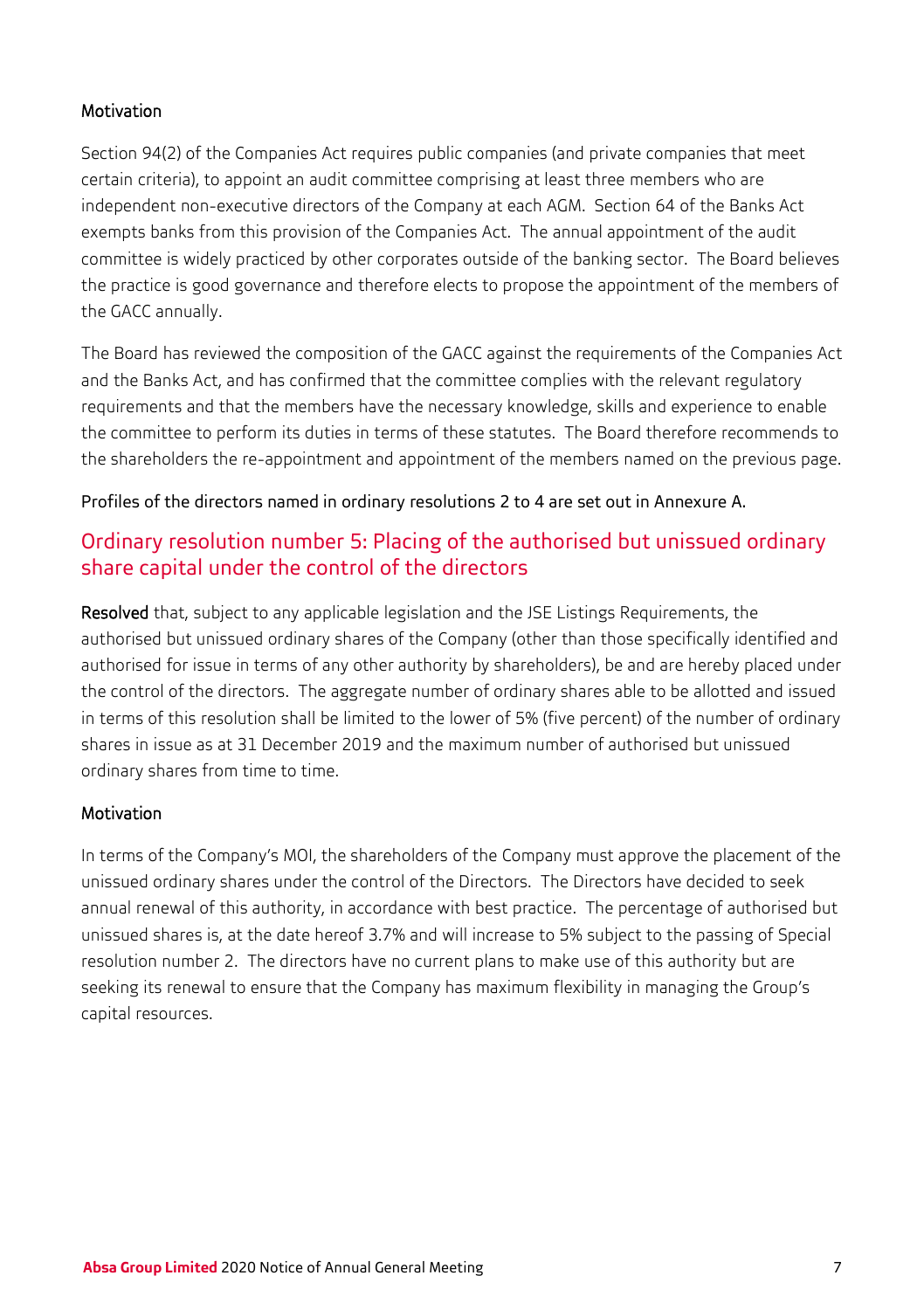## Non-binding advisory votes

If the remuneration policy or the implementation report, or both, are voted against by 25% or more of the voting rights exercised, the Board will implement certain measures.

## Non-binding advisory vote number 1: The Company's remuneration policy

Resolved to endorse, by way of a non-binding advisory vote, the Company's remuneration policy (excluding the remuneration of the non-executive directors for their services as directors and members of Board committees) set out in pages 6 to 16 of the 2019 Remuneration Report.

## Non-binding advisory vote number 2: The Company's remuneration implementation report

Resolved to endorse, by way of a non-binding advisory vote, the Company's remuneration implementation report (excluding the remuneration of the non-executive directors for their services as directors and members of Board committees) set out in pages 17 to 38 of the 2019 Remuneration Report.

### Motivation for non-binding votes numbers 1 and 2

King IV recommends and the JSE Listings Requirements require a listed company to table its remuneration policy and implementation report for separate non-binding advisory votes by shareholders at the AGM. This vote enables shareholders to express their views on the remuneration policies adopted and on their implementation.

These resolutions are of an advisory nature only and a failure to pass either one or both of them will therefore not have any legal consequences relating to existing arrangements. Even though these resolutions are non-binding, if the remuneration policy or the implementation report, or both, are voted against by 25% or more of the voting rights exercised, the Board will, as recommended by King IV and required by the JSE, implement certain measures, including:

- a) an invitation to dissenting shareholders (those who voted against the policy and/or implementation report) to engage with the Company; and
- b) the manner and timing of such engagement.

Thereafter, the Company will engage with the shareholders to address the matters of concern. The Company's remuneration policy and implementation report are included on pages 6 to 16 and 17 to 38 of the 2019 Remuneration Report, respectively.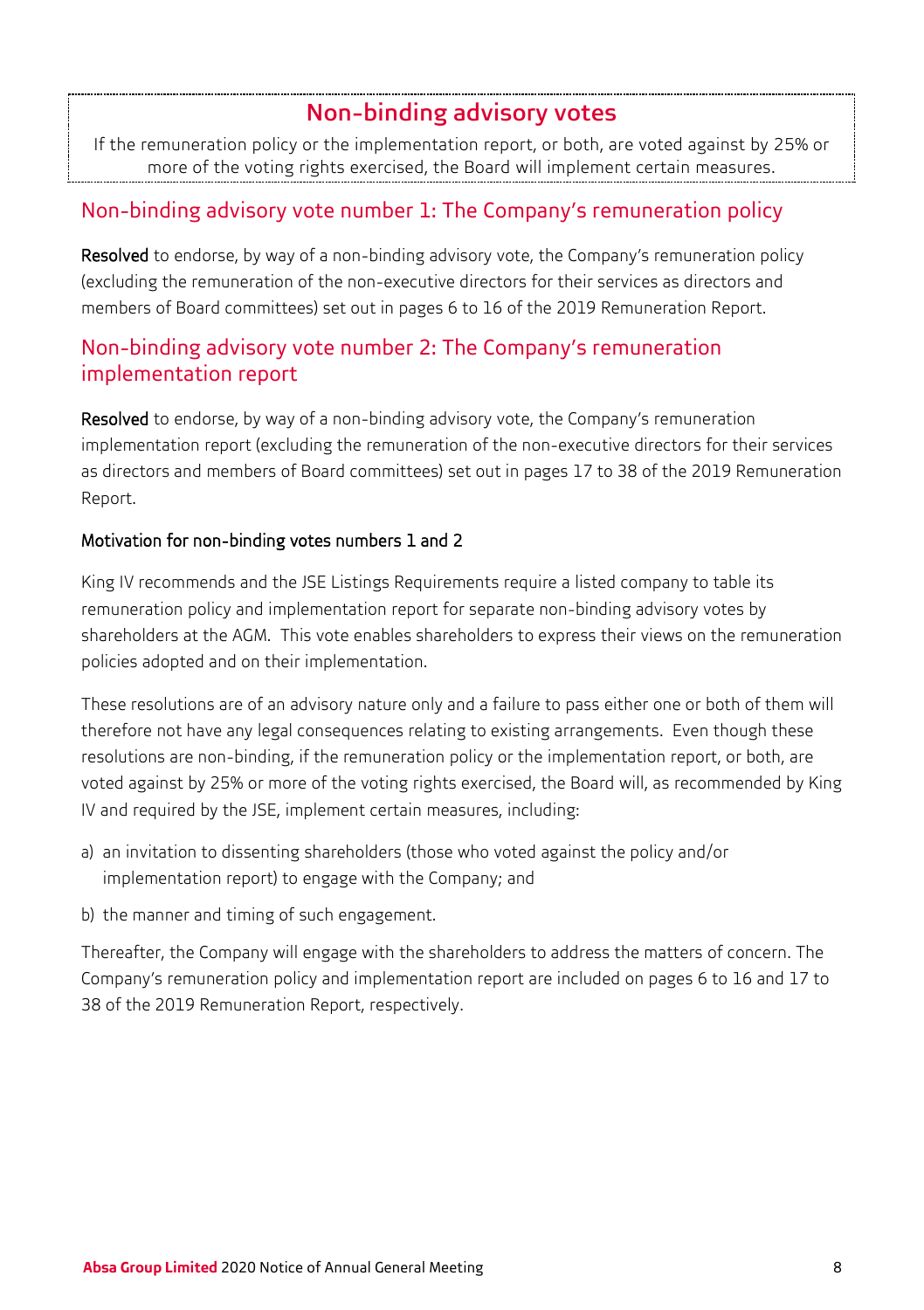## Non-binding advisory vote number 3: Climate change risk and opportunity disclosure

Resolved that the Company, in its integrated report next year, provide shareholders with an assessment of its exposure to climate change risk in its lending and financing portfolios, and of the opportunities to finance climate change mitigation and adaption, including:

- a) the quantum of its loans to carbon-related assets and the percentage to total loans;
- b) a description of any significant credit concentration to carbon-related assets and how it manages the associated risks; and
- c) its financing of climate-related opportunities.

#### Motivation

Although this vote is non-binding, the Board values shareholders' views and will review the voting. The Board recognises Africa's vulnerability to climate change and the Company's need to assess climate-related risks and opportunities, given its strategic ambition to play a shaping role in society through acting sustainably on climate change and social development needs. The Company is a founding signatory to the United Nations Environment Programme Finance Initiative's Principles for Responsible Banking (PRB). This disclosure represents the first step in a multi-year journey to integrate sustainability into our strategy and operations, while being transparent about, and accountable for, creating shared prosperity for current and future generations, in line with the PRB.

#### Vote Required

The affirmative vote of a majority of the shares present in person or represented by proxy and entitled to be voted on the proposal at the annual meeting is required for advisory approval of this proposal.

## Special resolutions

For a special resolution to be approved by the shareholders, it must be supported by 75% of the voting rights exercised on that resolution.

## Special resolution number 1: Remuneration of non-executive directors (AMENDED – Refer to the SENS announcement on 21 May 2020)

Resolved that the proposed remuneration (plus Value Added Tax (VAT) thereon, when applicable) as set out in the table on the following page, be and is hereby approved to be payable to non-executive directors for their services as directors of the Company for the period 1 June 2020 to, and including, the last day of the month preceding the date of the next AGM.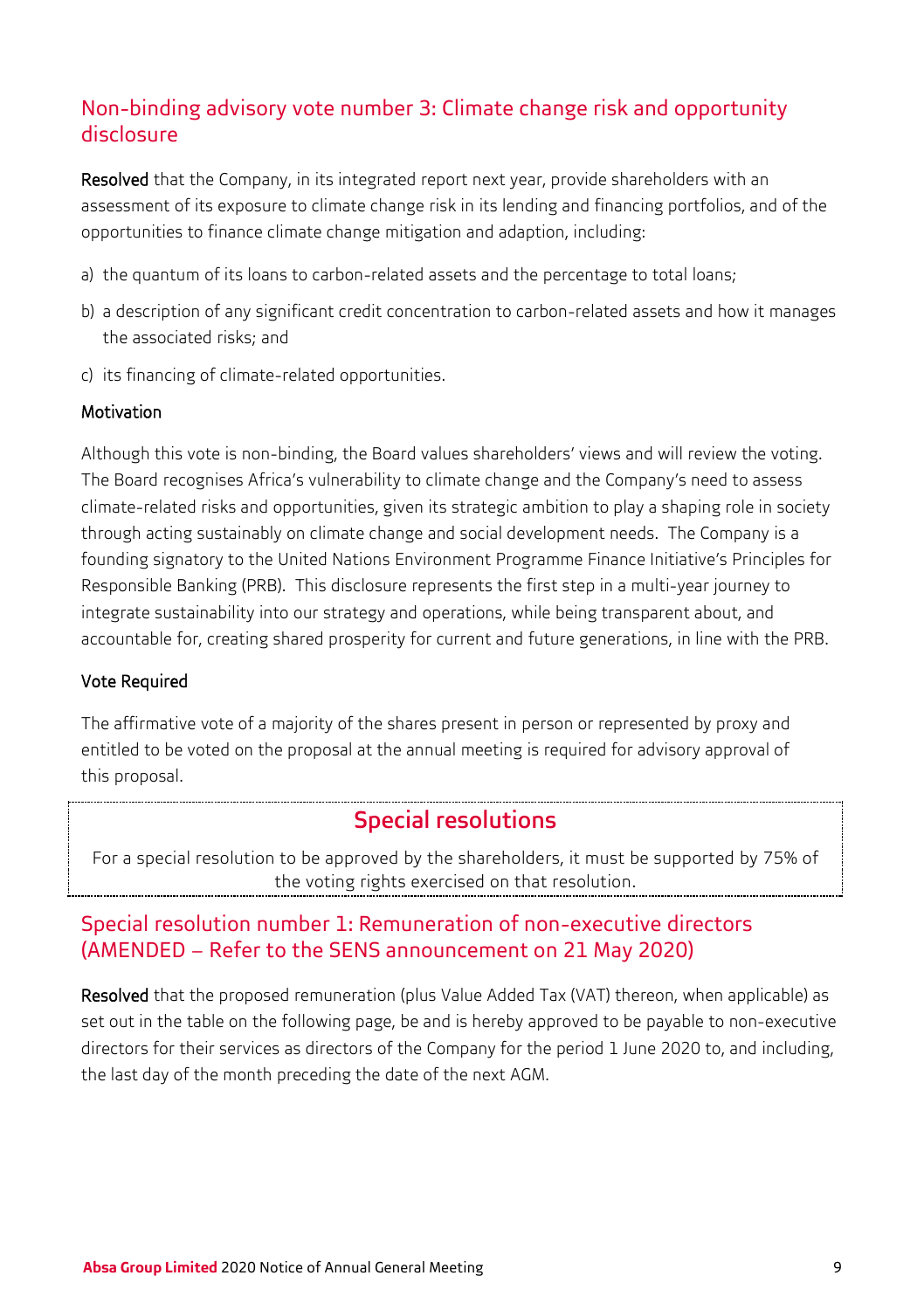|                                                                            | Proposed<br>Remuneration                  | Remuneration                          |          |
|----------------------------------------------------------------------------|-------------------------------------------|---------------------------------------|----------|
|                                                                            | 1 June 2020 -<br>31 May 2021 <sup>5</sup> | 1 June2019 -<br>31 May 2020 Change    |          |
|                                                                            | R                                         | R                                     | %        |
| Board Chairman <sup>1</sup>                                                | 6 501 939                                 | 6 501 939                             | 0        |
| Board members <sup>2</sup>                                                 | 585 867                                   | 585 867                               | $\Omega$ |
| Group Audit and Compliance Committee (GACC)<br>$m$ ember $3$               | 337 365                                   | 337 365                               | $\Omega$ |
| Group Risk and Capital Management Committee<br>(GRCMC) member <sup>3</sup> | 331 228                                   | 331 228                               | $\Omega$ |
| Group Remuneration Committee (RemCo) member <sup>3</sup>                   | 192 715                                   | 192 715                               | 0        |
| Directors' Affairs Committee (DAC) member                                  | 119 991                                   | 119 991                               | $\Omega$ |
| Group Credit Risk Committee (GCRC) member <sup>4</sup>                     | 105 879                                   | 105 879                               | $\Omega$ |
|                                                                            |                                           | 3 268 per facility 3 268 per facility | $\Omega$ |
|                                                                            | reviewed                                  | reviewed                              |          |
| Social and Ethics Committee (SEC) member <sup>3</sup>                      | 134 984                                   | 134 984                               | $\Omega$ |
| Disclosure Committee (DC) member <sup>4</sup>                              | 90 751                                    | 90 751                                | $\Omega$ |
| Information Technology Committee (ITC) member <sup>4</sup>                 | 158 000                                   | 158 000                               | $\Omega$ |
| Board Finance Committee (BFC) member <sup>4</sup>                          | 23 429 per<br>meeting                     | 23 429 per<br>meeting                 | $\Omega$ |
| Separation Oversight Committee (SC) <sup>4</sup>                           | 23 429 per<br>meeting                     | 23 429 per<br>meeting                 | 0        |
| Special Board meeting                                                      | 37 775 per<br>meeting                     | 37 775 per<br>meeting                 | 0        |
| Special (ad hoc) Board committee and sub-<br>committee meetings            | 23 429 per<br>meeting                     | 23 429 per<br>meeting                 | 0        |
| Ad hoc attendance                                                          | 5 173 per hour                            | 5 173 per hour                        | 0        |

<sup>1</sup> The Group Chairman's fees cover her chairmanship and membership of all Board committees and sub-committees (excluding the Separation Oversight Committee), including the chairmanship of the boards of Absa Bank Limited and Absa Financial Services Limited.

<sup>2</sup> Executive directors of the Company do not receive fees as members of the Company Board and Board committees.

- <sup>3</sup> The GACC, GRCMC, RemCo and SEC chairmen receive fees equal to two-and-a-half times (2.5x) the fee payable to the members of these committees.
- 4 The chairmen of Board committees and sub-committees other than the GACC, GRCMC, RemCo and SEC receive fees equal to twice the fee payable to members of these committees.
- 5 The fees indicated above are exclusive of VAT. Where applicable, VAT will be levied by the nonexecutive directors and such fees plus VAT will be paid to the non-executive directors concerned (subject to the issue of a valid tax invoice reflecting fees plus VAT).

Full particulars of all remuneration and benefits paid to the Directors during 2019 are included on page 32 of the 2019 Remuneration Report.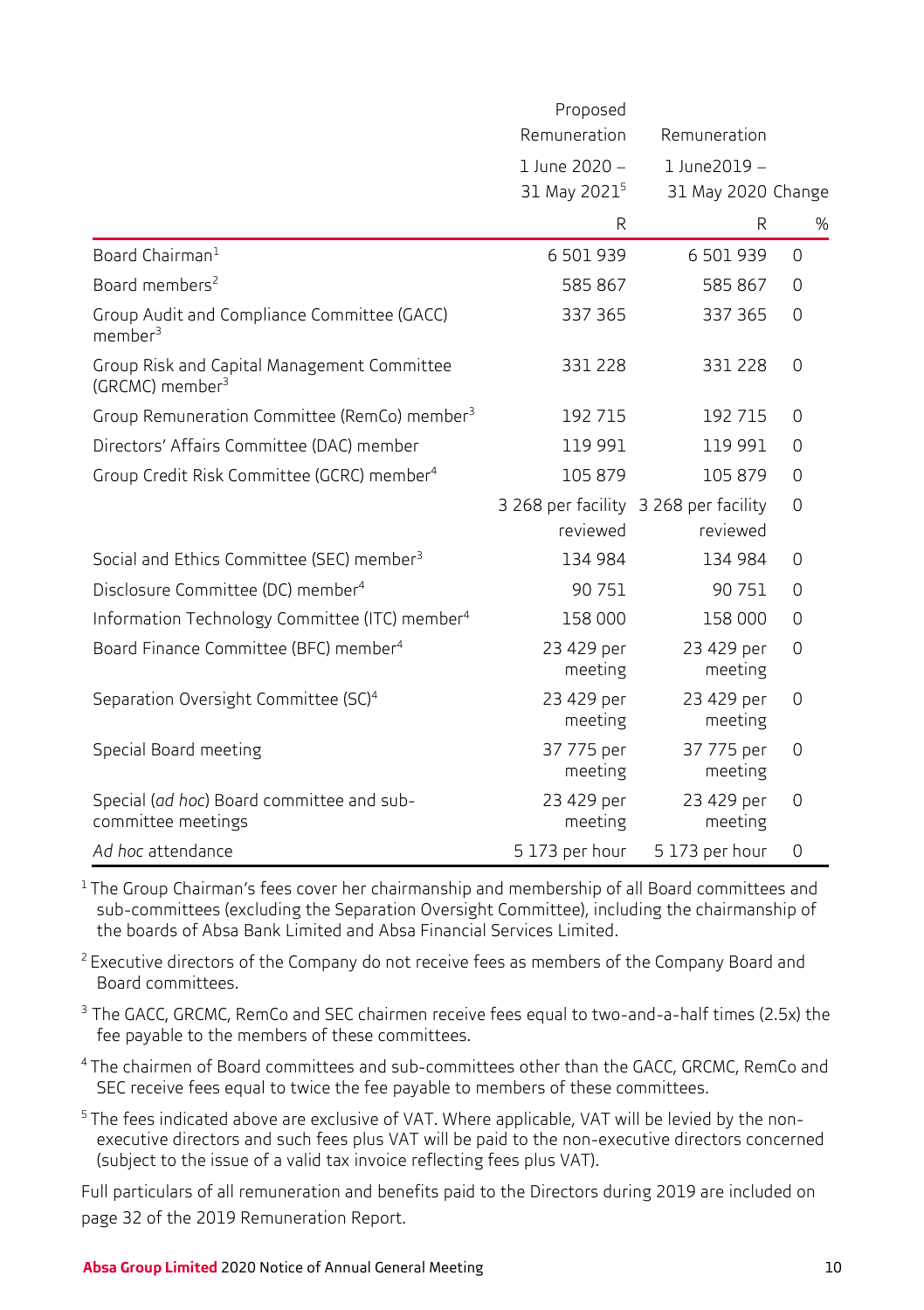#### Motivation

The motivation for the amendment is that the Absa Group Board reconsidered the original special resolution number 1 proposing an across-the-board 4.5% increase in non-executive remuneration, in view of the prevailing situation as a result of the COVID-19 pandemic and, accordingly, resolved that no increase in non-executive remuneration is the appropriate and responsible recommendation.

In terms of section 66(8) and 66(9) of the Companies Act, remuneration may only be paid to directors for their services as directors in accordance with a special resolution approved by the shareholders within the previous two years and if not prohibited by the Company's MOI. Absa Group's MOI provides for payment of such remuneration.

If approved by the shareholders at the AGM, the fees as set out in the table on the previous page, will be payable to the non-executive directors on the Board until the conclusion of the month preceding the next AGM. As set out in the Binding General Ruling 41, issued by the South African Revenue Service, dated 10 February 2017 and effective since 1 June 2017, VAT is levied on the fees of the non-executive directors, provided such directors are registered for VAT payment. If approved, the remuneration, including any VAT payable thereon, will be paid to the non-executive directors on the Board.

## Special resolution number 2: Increase in authorised ordinary share capital

Resolved that in terms of section 36(2)(a) and section 16(1)(c) of the Companies Act, the authorised ordinary share capital of the Company be and is hereby amended by an increase equal to R22,613,108 (twenty two million six hundred and thirteen thousand one hundred and eight rand) divided into 11,306,554 (eleven million three hundred and six thousand five and fifty four) ordinary shares with a par value of R2 (two rand) each, ranking *pari passu* in all respects with the existing ordinary shares in the authorised share capital of the Company, so as to result in an authorised share capital of R1,783,548,108 (one billion seven hundred and eighty three million five hundred and forty eight thousand one hundred and eight rand) divided into 891,774,054 (eight hundred and ninety one million seven hundred and seventy four thousand and fifty four) ordinary Shares with a par value of R2 (two rand) each, and that clause 8.1 of the Company's memorandum of incorporation be amended in order to reflect the increase by the replacement of "*R1,760,935,000 (one billion seven hundred and sixty million nine hundred and thirty five thousand rand) divided into 880,467,500 (eight hundred and eighty million four hundred and sixty seven thousand five hundred) ordinary Shares*" with "*R1,783,548,108 (one billion seven hundred and eighty three million five hundred and forty eight thousand one hundred and eight rand) divided into 891,774,054 (eight hundred and ninety one million seven hundred and seventy four thousand and fifty four) ordinary Shares*".

### Motivation

The reason for special resolution number 2 is to ensure that the Company has sufficient headroom for any future share issuances. The effect of special resolution number 2 is to increase the authorised share capital of the Company to R1,783,548,108 (one billion seven hundred and eighty three million five hundred and forty eight thousand one hundred and eight rand) divided into 891,774,054 (eight hundred and ninety one million seven hundred and seventy four thousand and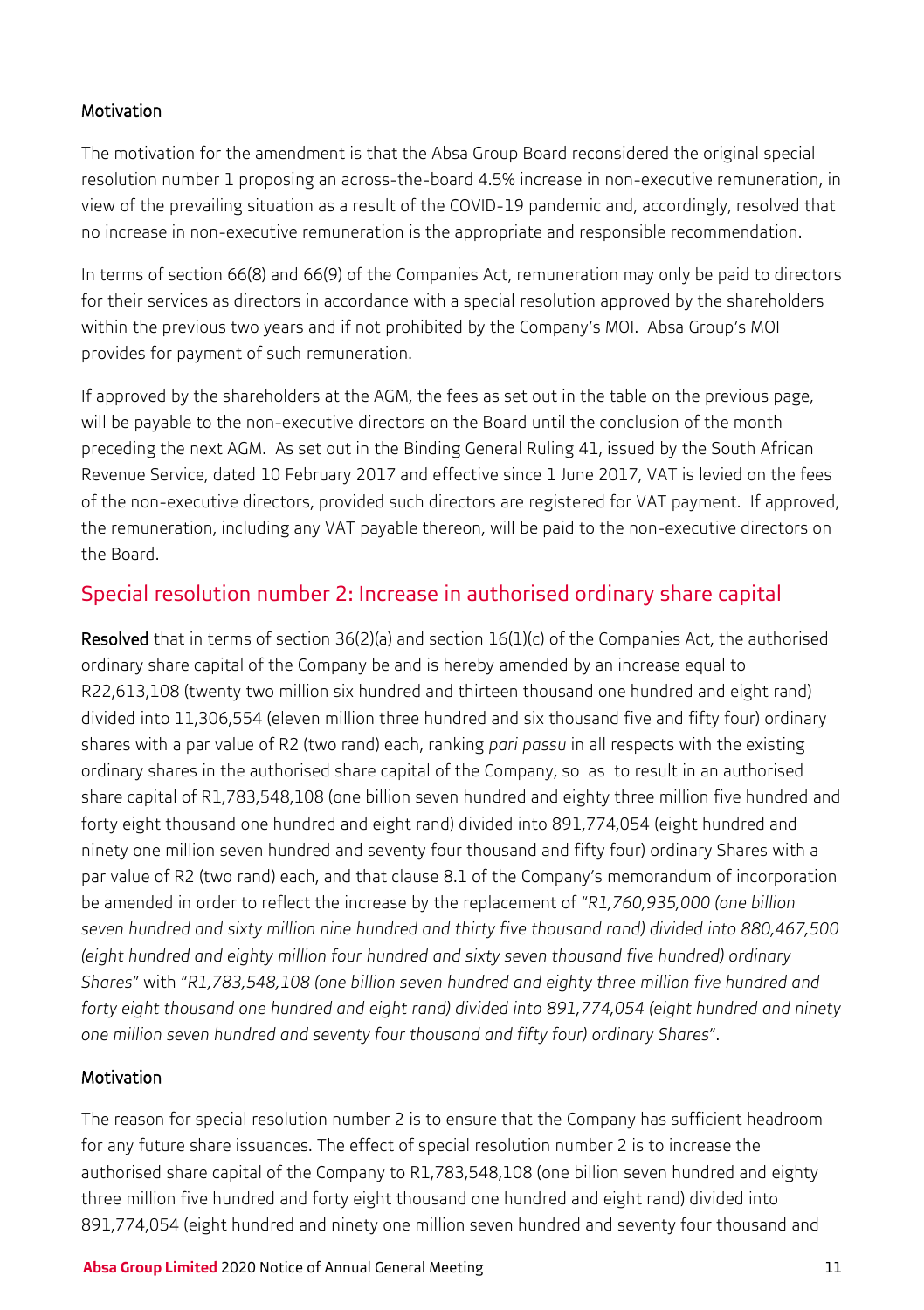fifty four) ordinary shares, which will increase the current headroom from 3.7% to 5%.

## Special resolution number 3: General authority to repurchase the Company's securities

Resolved that, pursuant to the Company's MOI, and subject to section 48 of the Companies Act, the JSE Listings Requirements and any other stock exchange on which the securities in the capital of the Company may be quoted or listed from time to time, the Board be and is hereby authorised, by way of a general authority, to approve the repurchase by the Company or any of its subsidiaries, of the Company's ordinary shares from time to time provided that:

- a) this authority shall be valid only until the date of the next AGM of the Company or for 15 (fifteen) months from the date of the resolution, whichever is the earlier, and may be varied or revoked by a special resolution at any general meeting of the Company at any time prior to the stated expiry date;
- b) the repurchase of ordinary shares is effected through the order book operated by the JSE trading system, and is done without any prior understanding or arrangement between the Company or the relevant subsidiary and the counterparty;
- c) the Company or the relevant subsidiary is authorised thereto by its MOI;
- d) approval being given in terms of a special resolution of shareholders of the Company or the relevant subsidiary in an annual general/general meeting;
- e) repurchases may not be made at a price greater than 10% (ten percent) above the weighted average of the market value for the ordinary shares for the 5 (five) business days immediately preceding the date on which the repurchase is effected;
- f) at any point in time, the Company or the relevant subsidiary may only appoint one agent to effect any repurchases on the Company's behalf;
- g) the Company or the relevant subsidiary does not repurchase securities during a prohibited period (as defined in terms of the JSE Listings Requirements) unless it has a repurchase programme where the dates and quantities of securities to be traded during the relevant period are fixed (not subject to any variation) and has been submitted to the JSE in writing prior to the commencement of the prohibited period;
- h) an announcement containing full details of such repurchases is published as soon as the Company has repurchased ordinary shares constituting, on a cumulative basis, 3% (three percent) of the number of ordinary shares in issue prior to the repurchases and for each 3% (three percent), on a cumulative basis, thereafter;
- i) the general repurchase of any ordinary shares is (notwithstanding the 20% (twenty percent) limit set by the JSE Listings Requirements) limited to a maximum of 5% (five percent) of the Company's issued ordinary share capital in any one financial year; and
- j) the Board of the Company, by resolution, has authorised the repurchase and acknowledges that the Company and its subsidiaries have passed the solvency and liquidity test immediately after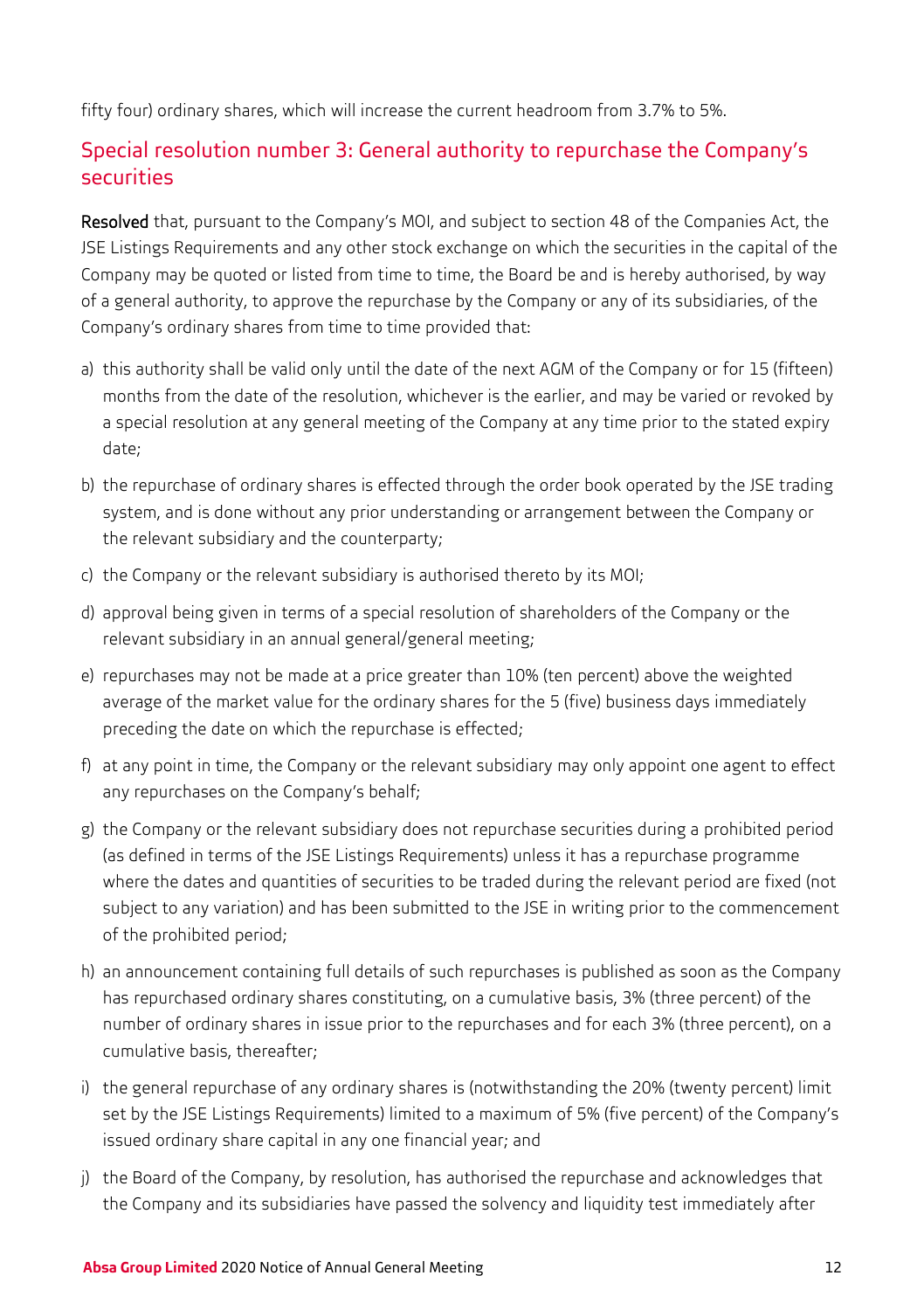the repurchase and that, since the test was performed, there have been no material changes to the financial position of the Company and/or the Group.

## Directors' statement

The Board undertakes that this authority will only be used if the circumstances are conducive and appropriate for such repurchases. The Board further confirms that, after having considered the effect of any repurchases of ordinary shares pursuant to this general authority and subject to the relevant law and regulations aforementioned, that they will not undertake such repurchase of ordinary shares unless:

- a) the Company and the Group would be able to repay their debts in the ordinary course of business for the period of 12 (twelve) months after the date of the notice of the AGM;
- b) the assets of the Company and the Group, fairly valued in accordance with International Financial Reporting Standards and the Company's accounting policies used in the latest audited Group financial statements, will be in excess of the liabilities of the Company and the Group for the period of 12 (twelve) months after the date of the notice of the AGM;
- c) the Company and the Group will have adequate capital and reserves for ordinary business purposes for the period of 12 (twelve) months after the date of the notice of the AGM; and
- d) the working capital of the Company and the Group will be adequate for ordinary business purposes for the period of 12 (twelve) months after the date of the notice of the AGM.

For the purposes of considering the special resolution and in compliance with paragraph 11.26 of the JSE Listings Requirements, certain information is either listed below or has been included in the integrated reporting suite:

- a) Directors and management refer to pages 22 and 24, of the 2019 Integrated Report.
- b) Major shareholders refer to page 162 of the 2019 financial results booklet.
- c) Material changes there have been no material changes in the financial or trading position of the Company and its subsidiaries since 31 December 2019.
- d) Directors' interests in securities refer to page 78 of the annual financial statements.
- e) Share capital of the Company refer to page 77 of the annual financial statements.

The directors, whose names are set out on page 22 of the 2019 Integrated Report, collectively and individually accept full responsibility for the accuracy of the information contained in this notice and accompanying documents and certify that, to the best of their knowledge and belief, there are no other facts, the omission of which would make any statement false or misleading and that they have made all reasonable enquiries in this regard, and further that this notice contains all information required by law and the JSE Listings Requirements.

There are no legal or arbitration proceedings (including any such proceedings that are pending or threatened of which the Company is aware), which may or have had a material effect on the Company's financial position over the 12 (twelve) months preceding the date of this notice of AGM.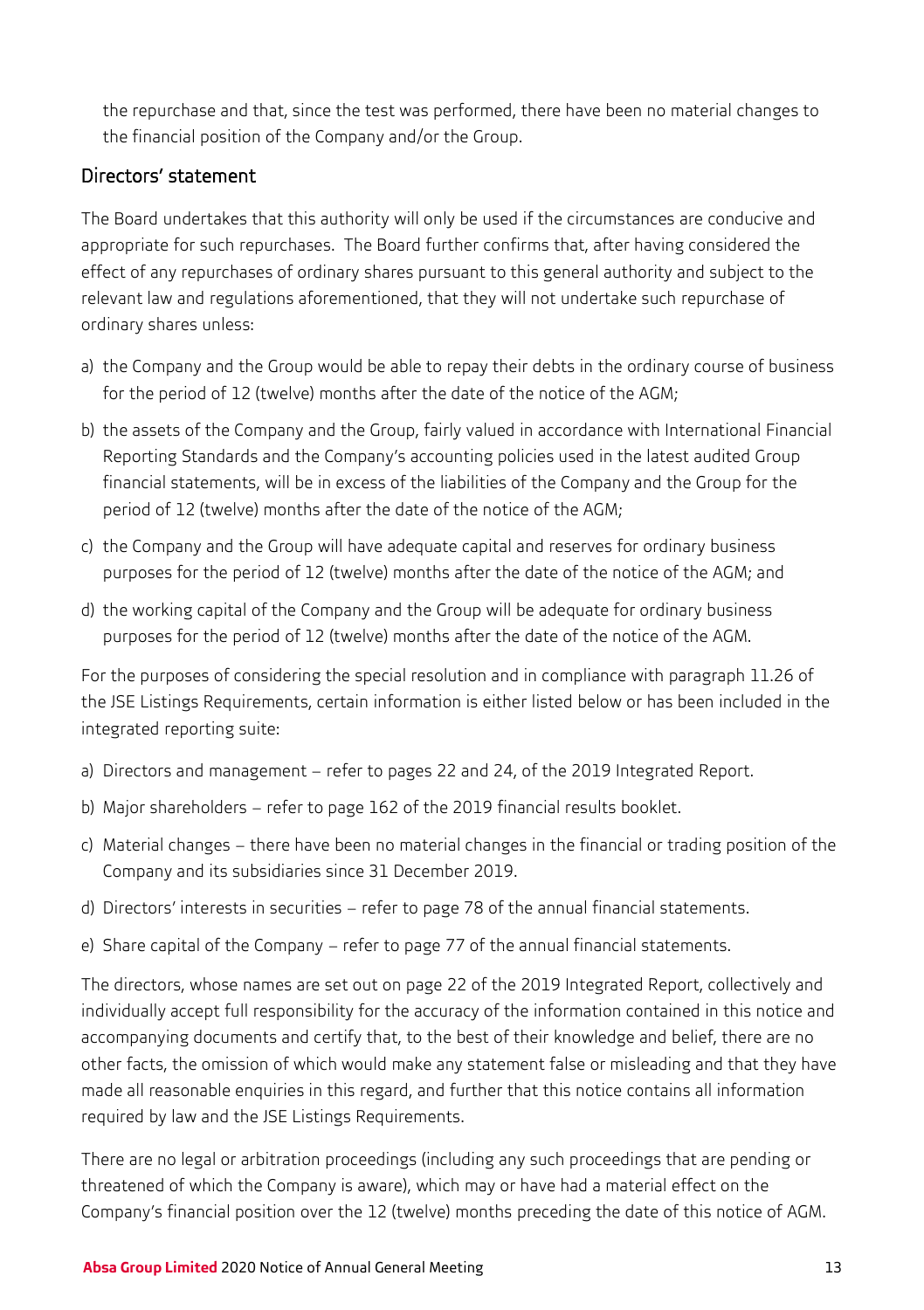#### Motivation

The reason for special resolution number 3 is to grant the Board of directors a general authority to approve repurchases of the Company's ordinary securities by the Company or any of its subsidiaries. The Company's MOI provides for the shareholders to grant authority to the Board, via a special resolution, to approve the repurchase of securities issued by the Company, subject to the relevant provisions of the Companies Act, the Banks Act and the JSE Listings Requirements. The existing general authority, granted by members at the previous AGM held on 4 June 2019, is due to expire and requires renewal.

The Directors are of the opinion that it would be in the best interests of the Company to extend such general authority and thereby allow the Company or any subsidiary of the Company to be in a position to repurchase the securities issued by the Company through the order book of the JSE, should the market conditions and price justify such action.

The proposed general authority would enable the Company or any subsidiary of the Company to repurchase up to a maximum of 42 387 534 (forty-two million, three hundred and eighty-seven thousand, five hundred and thirty-four) ordinary shares (5% (five percent)) of 847 750 679 (eight hundred and forty-seven million, seven hundred and fifty thousand, six hundred and seventy-nine) ordinary shares in issue as at 31 December 2019, with a stated upper limit on the price payable, which reflects the JSE Listings Requirements.

The effect of passing the special resolution will be to permit the Company or any of its subsidiaries, by way of a general authority, to repurchase, in terms of the Companies Act, ordinary shares issued by the Company. This authority will only be used if circumstances are appropriate.

## Special resolution number 4: Financial assistance to a related or inter-related company

Resolved that the Company be and is hereby authorised, in terms of a general authority contemplated in section 45(3) (a) (ii) of the Companies Act, to provide direct or indirect financial assistance (as defined in section 45(1) of the Companies Act (Financial Assistance)) for a period of two years from the date of this resolution, to the following categories of persons (Categories of Persons):

- a) related or inter-related company or corporation; and/or
- b) member of a related or inter-related corporation;
- c) subject to, in relation to each grant of Financial Assistance to the Categories of Person of such Financial Assistance, compliance with the Company's MOI and the Companies Act, including but not limited to the Board of the Company being satisfied that:
- d) pursuant to section 45(3)(b)(i) of the Companies Act, immediately after providing the Financial Assistance, the Company would satisfy the solvency and liquidity test (as contemplated by section 4(1) of the Companies Act);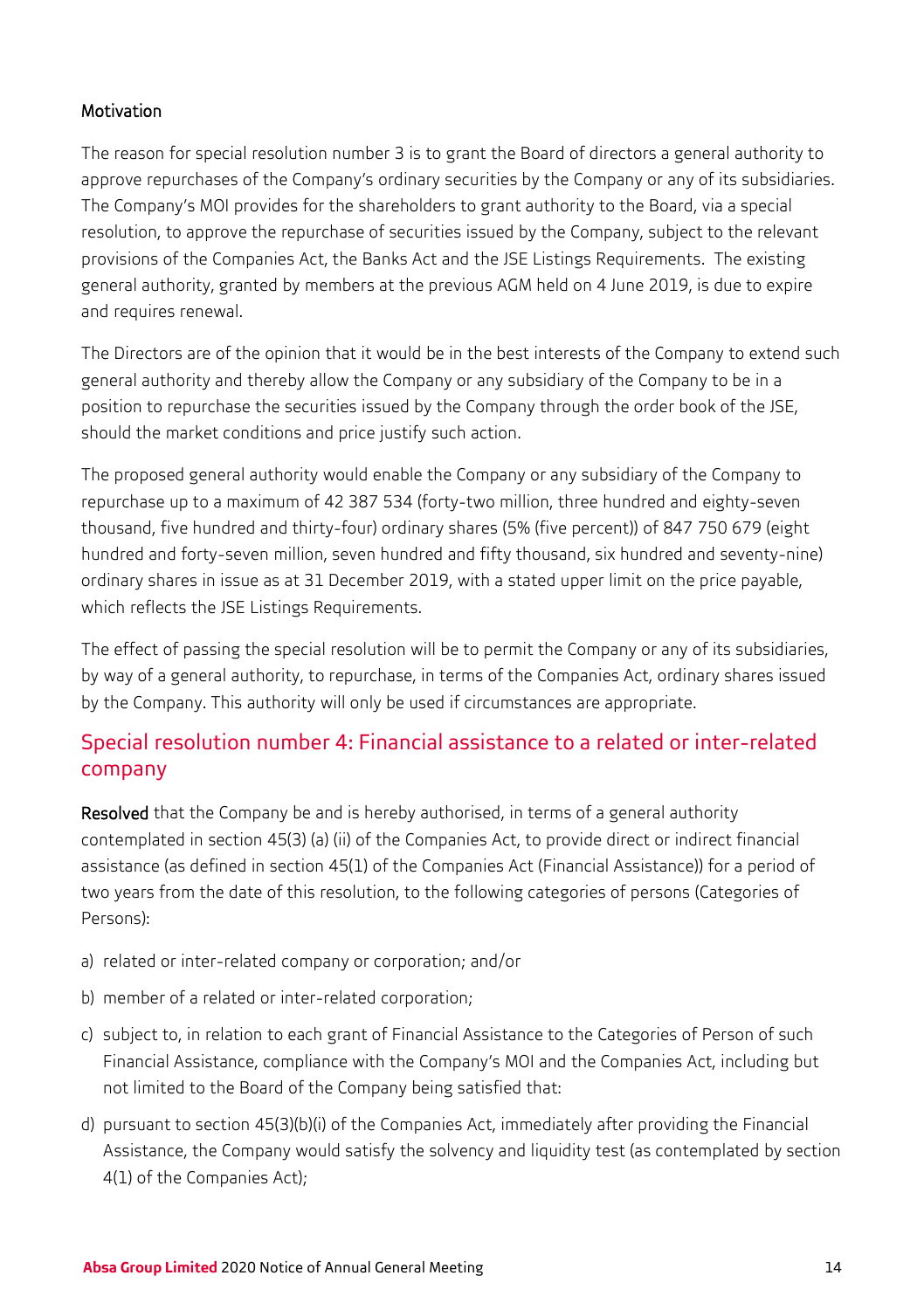- e) pursuant to section 45(3)(b)(ii) of the Companies Act, the terms under which the Financial Assistance is proposed to be given are fair and reasonable to the Company; and
- f) any conditions or restrictions in respect of the granting of the Financial Assistance set out in the Company's MOI have been satisfied.

### Motivation

Section 45 of the Companies Act regulates the provision of Financial Assistance by the Company to certain categories of persons. The term 'Financial Assistance' has been defined in the Companies Act in wide terms and includes lending money, guaranteeing a loan or obligation, and securing any debt or obligation, but excludes lending money in the ordinary course of business by a company whose primary business is the lending of money.

The Companies Act stipulates that the Board of the Company may provide Financial Assistance as contemplated in section 45 of the Companies Act to the Categories of Persons, provided that the shareholders of the Company passed a special resolution within the previous two years which approves such Financial Assistance generally for such Categories of Persons.

<span id="page-16-0"></span>The effect is that this will allow the Board of the Company, always subject to applicable law, in particular the solvency and liquidity requirements as set out in the Companies Act, to provide Financial Assistance to the said Categories of Persons.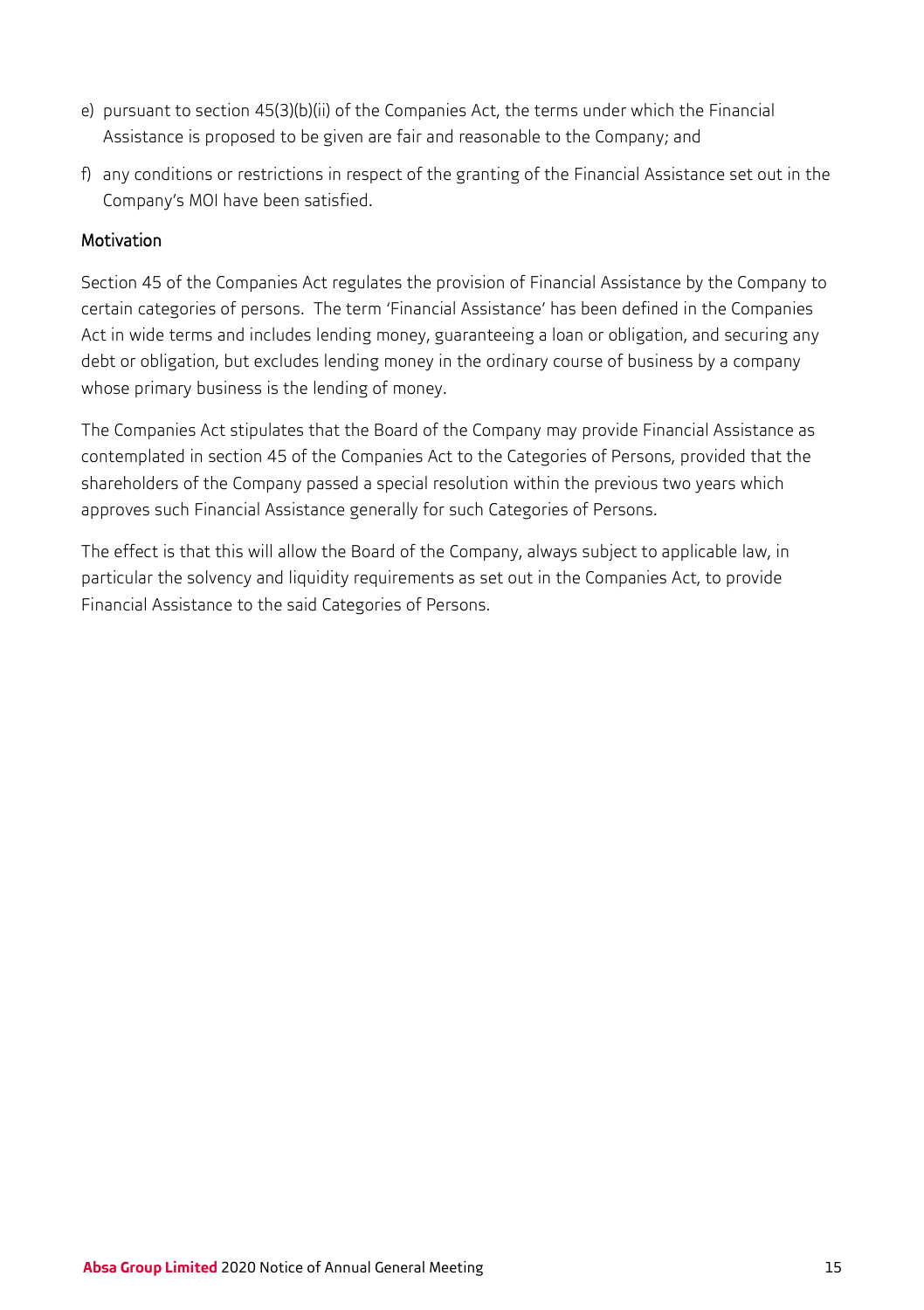## Important meeting information

| Date      | Thursday, 4 June 2020 at 10:00.                                                                                                                                                                                                                                          |
|-----------|--------------------------------------------------------------------------------------------------------------------------------------------------------------------------------------------------------------------------------------------------------------------------|
| Venue     | Boardroom 8.02, Absa Towers West, 15 Troye Street, Johannesburg.                                                                                                                                                                                                         |
| Time      | The AGM will start promptly at 10:00. Shareholders wishing to attend are advised<br>to be in the Boardroom 8.02 no later than 09:45. Reception staff at the Absa<br>Towers West will direct shareholders to the AGM venue. Refreshments will be<br>served after the AGM. |
| Security  | Secure parking is provided at the venue by prior arrangement. Attendees are<br>requested not to bring cameras, electronic or recording devices. Cellular<br>telephones should be switched off for the duration of the proceedings.                                       |
| Admission | Shareholders, representatives of shareholders and proxies attending the AGM are<br>requested to register at the registration desk in the reception area at the venue.<br>Proof of identity may be required for registration purposes.                                    |

## **Proxy and voting procedures**

#### 1. General

A shareholder entitled to attend and vote at the AGM may appoint one or more persons as his/her proxy to attend, speak and vote in his/her behalf. Shareholders wishing to attend the AGM must confirm with the Company's transfer secretaries that their shares are in fact registered in their own name.

Should the shares be registered in any other name or in the name of a nominee company, it is the shareholder's responsibility to make the necessary arrangements with that party in whose name the shares are registered to be able to attend and vote in their personal capacity. The proxy form contains detailed instructions in this regard.

### 2. Delivery of completed proxies

Completed proxy forms should be delivered by email at [proxy@computershare.co.za o](mailto:proxy@computershare.co.za)r by post to the transfer secretaries, Computershare Investor Services Proprietary Limited, at Rosebank Towers, 15 Biermann Avenue, Rosebank, Johannesburg, 2196 (Private Bag X9000, Saxonwold, 2132) to be received before any proxy seeks to exercise any right granted to it under the relevant proxy form.

To facilitate administration of the meeting, shareholders are encouraged to deliver proxy forms as soon as possible but not later than 24 hours prior to the start of the meeting, i.e. by 10:00 on Wednesday, 3 June 2020.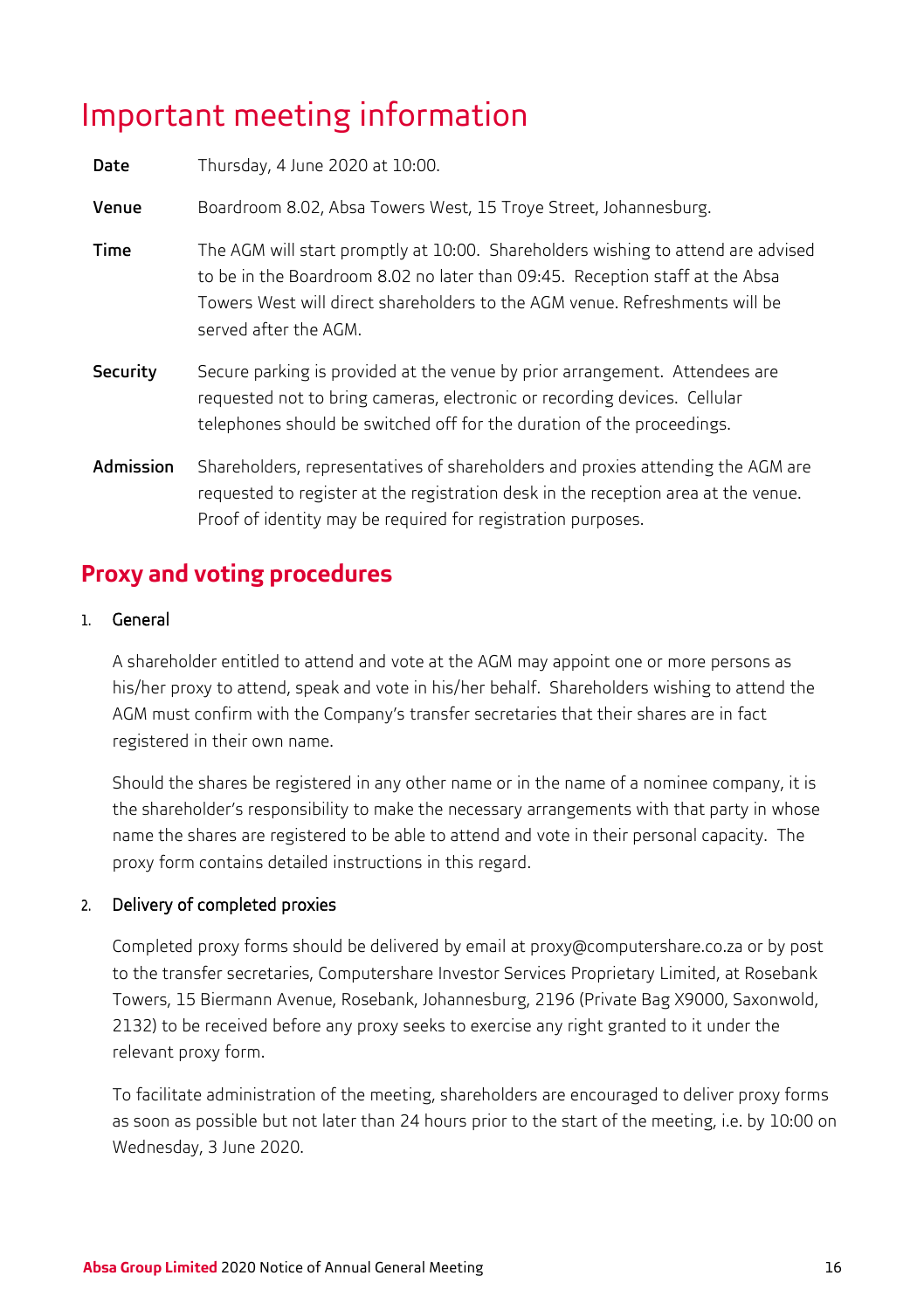Proxy forms delivered on the day of the meeting must be delivered by email to the transfer office of the Company a[t proxy@computershare.co.za](mailto:proxy@computershare.co.za) with a copy thereof to the Company Secretary of the Company a[t groupsec@absa.africa](mailto:groupsec@absa.africat) to be received by both of them, or (ii) by hand to the Company Secretary at the meeting before the person so empowered seeks to exercise any right granted to it under such instrument.

#### 3. Certificated shareholders and dematerialised shareholders with 'own name' registration

If you are the registered holder of certificated Absa Group Limited ordinary shares or hold dematerialised Absa Group Limited ordinary shares in your own name, and you are unable to attend the AGM but wish to be represented at the AGM or, if you wish to participate via electronic communication, you must complete and return the attached proxy in accordance with the instructions under paragraph 2 on the previous page and also included on the proxy form.

#### 4. Dematerialised shareholders without 'own name' registration

If you are the holder of dematerialised Absa Group Limited ordinary shares which are not in your own name and you do not wish to attend the AGM in person, you must timeously provide your participant or stockbroker with your voting instructions for the AGM in terms of the custody agreement entered into with your participant or stockbroker. If you wish to attend the AGM in person, then you must request your participant or stockbroker timeously to provide you with the necessary letter of representation to attend and vote your shares. Shareholders without own name registration should not complete the attached proxy form.

### 5. Electronic participation

Shareholders wishing to participate in the AGM via electronic communication are requested to deliver written notice by email t[o groupsec@absa.africa](mailto:groupsec@absa.africa) and by post, or physically to the registered office of the Company, at 7th Floor, Absa Towers West, 15 Troye Street, Johannesburg (attention Nadine Drutman, Group Company Secretary) by not later than 10:00 on Thursday, 28 May 2020. For the notice to be valid, it must contain:

- a) if the shareholder is an individual, a certified copy of his/her identity document and/or passport; or
- b) if the shareholder is not an individual, a certified copy of a resolution by the relevant entity and a certified copy of the identity documents and/or passports of the persons who passed the relevant resolution. The resolution must provide the particulars of the person authorised to represent the relevant entity at the general meeting via electronic communication; and
- c) a valid email address.

#### 6. Voting requirements

Voting will be by way of a poll and every shareholder present in person or by proxy shall have one vote for each ordinary share held in the Company.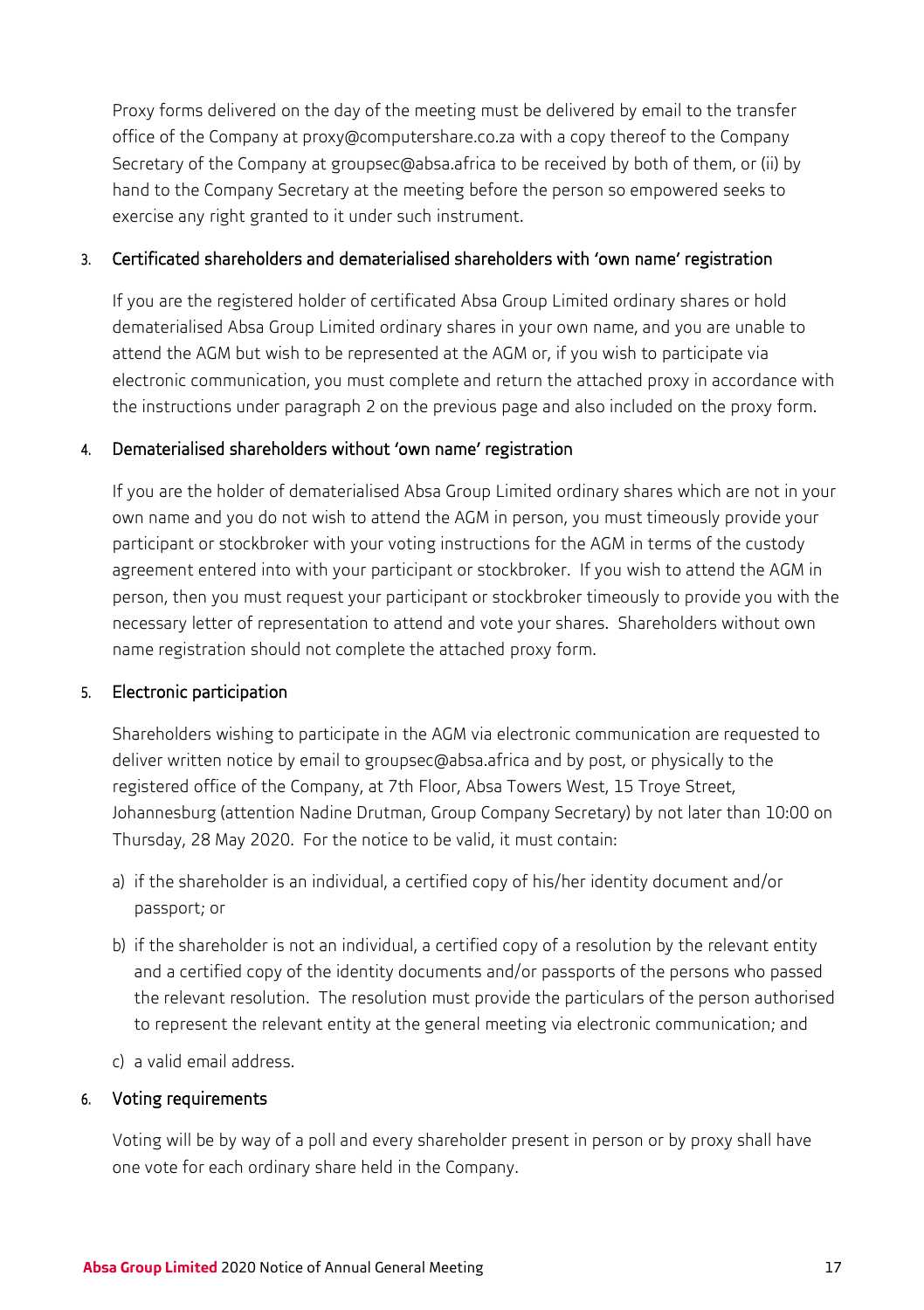### 7. Proof of identification

Shareholders or their proxies are required to provide satisfactory identification before being entitled to attend or participate in a shareholders' meeting. Acceptable forms of identification include valid identity documents, driver's licences or passports.

#### 8. Enquiries

Any shareholder having queries regarding the AGM or the above may contact the Group Company Secretary, Nadine Drutman, on +27 (0)11 350 5347 o[r groupsec@absa.africa.](mailto:groupsec@absa.africa)

## 9. Results of the AGM

The results of the meeting will be announced via SENS and posted on the Company's website as soon as practicably possible, but no later than 48 hours after the end of the meeting.

By order of the Board

## Nadine Drutman

Group Company Secretary

Johannesburg

20 March 2020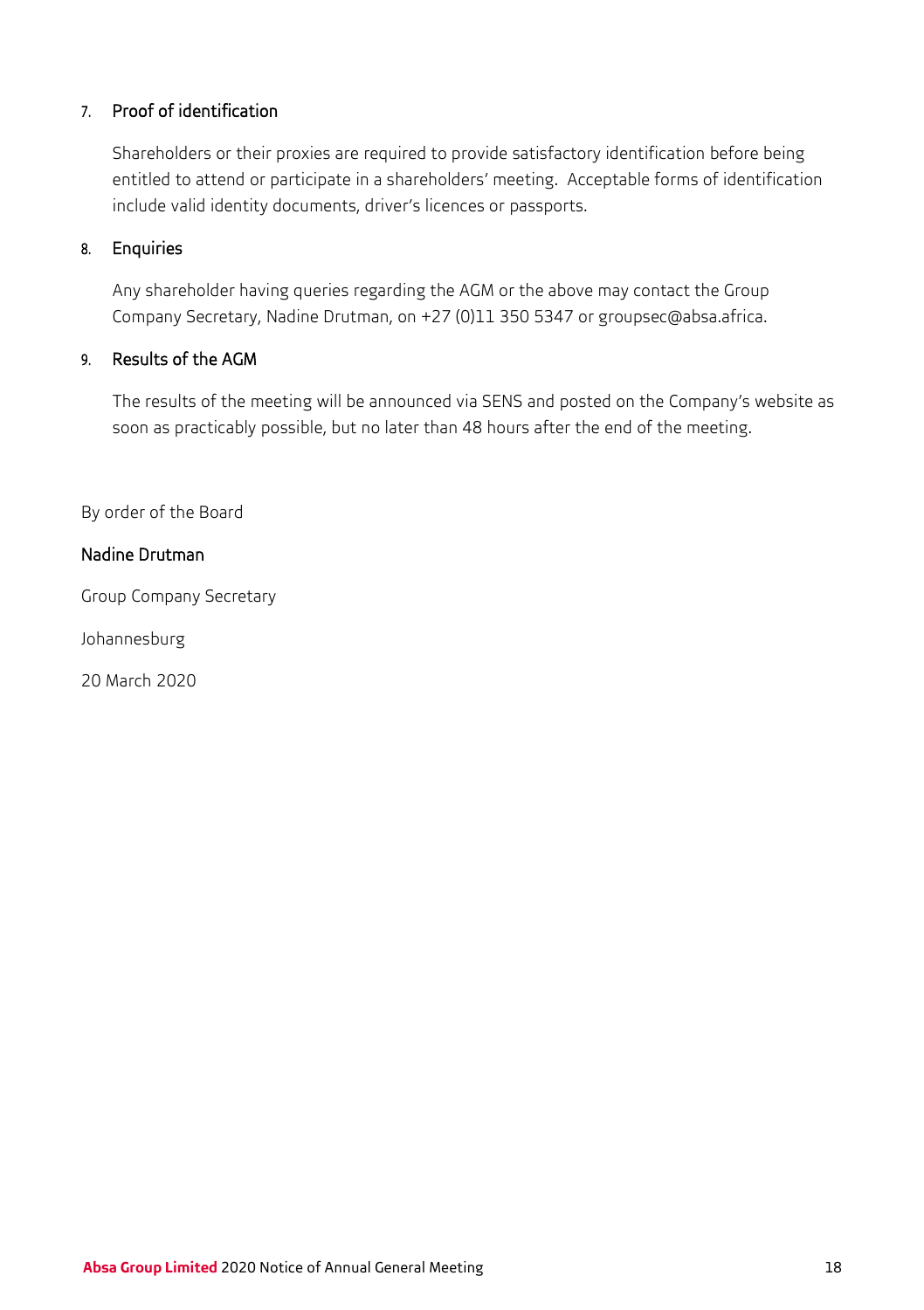## Annexure A: Directors' profiles ages as at 20 March 2020

## **Board committees**

| <b>DAC</b>   | Directors' Affairs Committee                |
|--------------|---------------------------------------------|
| GACC         | Group Audit and Compliance Committee        |
| <b>GRCMC</b> | Group Risk and Capital Management Committee |
| RemCo        | <b>Group Remuneration Committee</b>         |
| <b>SEC</b>   | Social and Ethics Committee                 |
| ITC          | Information Technology Committee            |
| <b>BFC</b>   | Board Finance Committee                     |
| <b>GCRC</b>  | Group Credit Risk Committee                 |
| МC           | Models Committee                            |
| SC           | Separation Oversight Committee              |

## Directors standing for election/re-election to the Board, and/or reappointment to the GACC

## Alex Darko, independent non-executive (67)

Qualifications: MSc (MIS), Fellow of Chartered Certified Accountants (FCCA)

Appointed: October 2014

Committees: ITC (Chairman), RemCo (Chairman), DAC, GACC, SC

Alex held several senior positions at Dun & Bradstreet, including director of UK shared services, director of finance – Dun & Bradstreet Europe Limited and head of accounting re-engineering. He later moved back to Ghana and worked for Ashanti Goldfields in several senior roles. Alex was vicepresident, knowledge and information at AngloGold Ashanti from 2005 to 2010. Alex is a director at Nkululeko Leadership Consulting where he advises organisations on leadership, culture, strategy, and change management. Alex is also a member of the board of Reunert Limited.

### Colin Beggs, non-executive (71)

Qualifications: BCom (Hons), CA(SA)

Appointed: June 2010

Committees: GACC (Chairman), BFC, DAC, GRCMC, SC

Colin is the former senior partner and chief executive officer of PricewaterhouseCoopers (PwC) in Southern Africa and retired from that position in June 2009. He was also the chairman of the SAICA board in 2002/3 and was a member of the Accounting Practices Board. Colin is a non-executive director of Sasol Limited, SAB Zenzele Holdings Limited and the Ethics Institute of South Africa. Colin is also a non-executive director of Absa Bank Limited.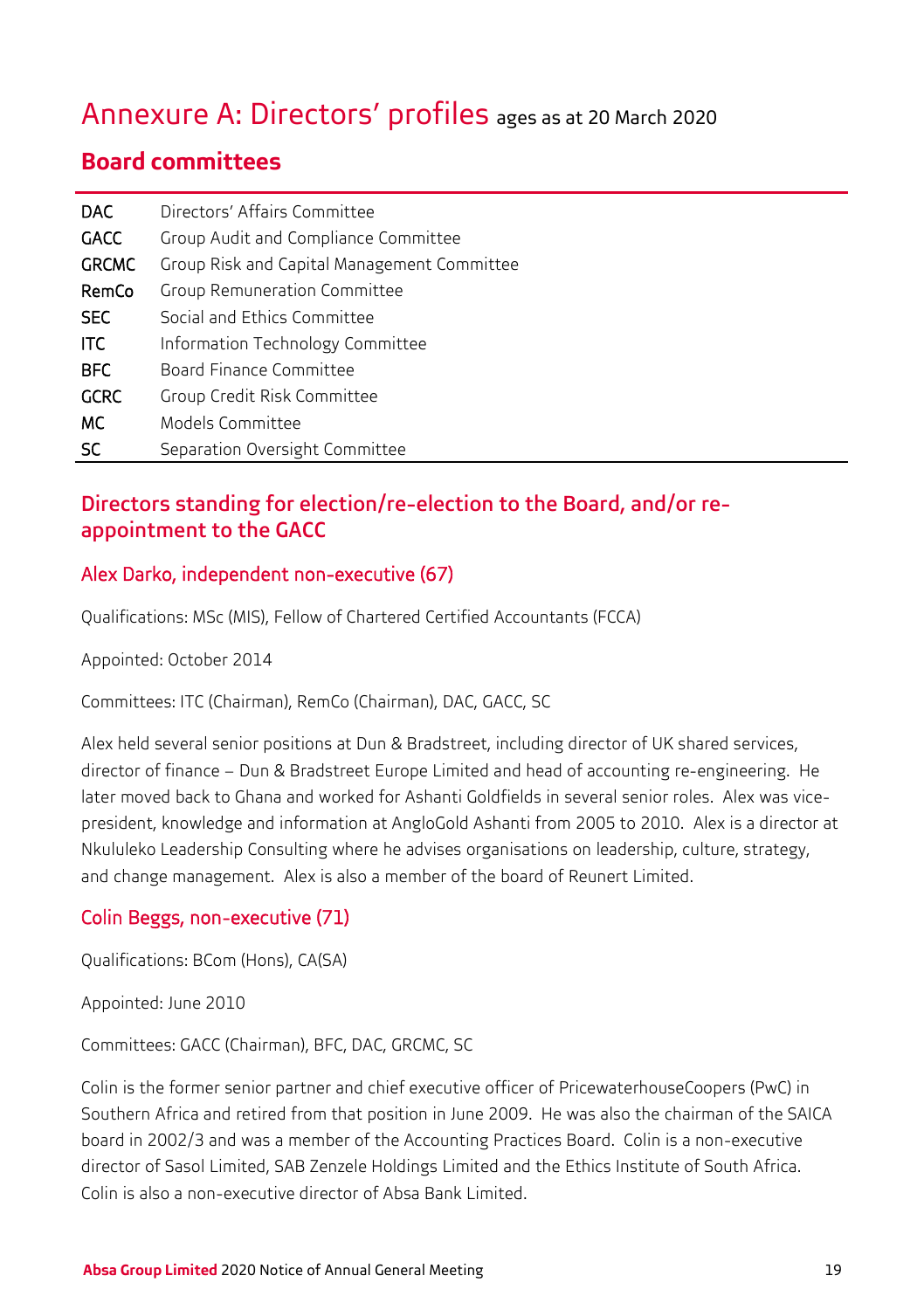## Daisy Naidoo, independent non-executive (47)

Qualifications: BCom, CA(SA), MACC (Tax)

Appointed: May 2016

Committees: GACC, GCRC, RemCo

Daisy started her career in 1994 at Ernst & Young in Durban. She held various positions at South African Breweries, Deloitte and Sanlam Capital Markets, where she headed up the debt structuring unit between 2008 and 2010. Daisy is a non-executive director of Strate Proprietary Limited, Hudaco Industries Limited, Mr Price Group Limited and Anglo American Platinum Limited. Daisy recently joined the board of Redefine Properties Limited.

### Daniel Hodge, non-executive (46)

Qualifications: ACA, MA (Hons)

Appointed: May 2017

Committees: GRCMC

Daniel is currently the Chief Compliance Officer, Barclays International. He was previously the Barclays PLC Group Treasurer. He joined Barclays in 1999 and has held a number of roles in both the investment bank and in treasury during his 17 years with the firm. He was appointed managing director in 2008 and has held a number of senior management positions since, including head of execution for the structured finance division, and corporate and investment bank treasurer.

## Daniel Mminele, executive (Group Chief Executive) (55)

Qualifications: Associate Certificates (City Polytechnic of London /Guildhall University) in association with Chartered Institute of Bankers (London); German Banking Diploma (Bankkaufmann).

*Appointed: January 2020*

*Committees: GRCMC, SEC, GCRC, ITC, SC, MC*

Daniel was appointed as Group Chief Executive Officer with effect from 15 January 2020. Daniel has substantial banking experience, having most recently completed his second 5-year term as Deputy Governor of the South African Reserve Bank (SARB), where his responsibilities included Financial Markets, International Economic Relations and Policy, and Human Capital and Operations. Among others, he was a member of the Monetary Policy and Financial Stability Committee. Prior to joining the SARB in September 1999, he worked for African Merchant Bank and Commerzbank in South Africa, and WestLB in the UK and Germany for 12 years, commencing in 1987.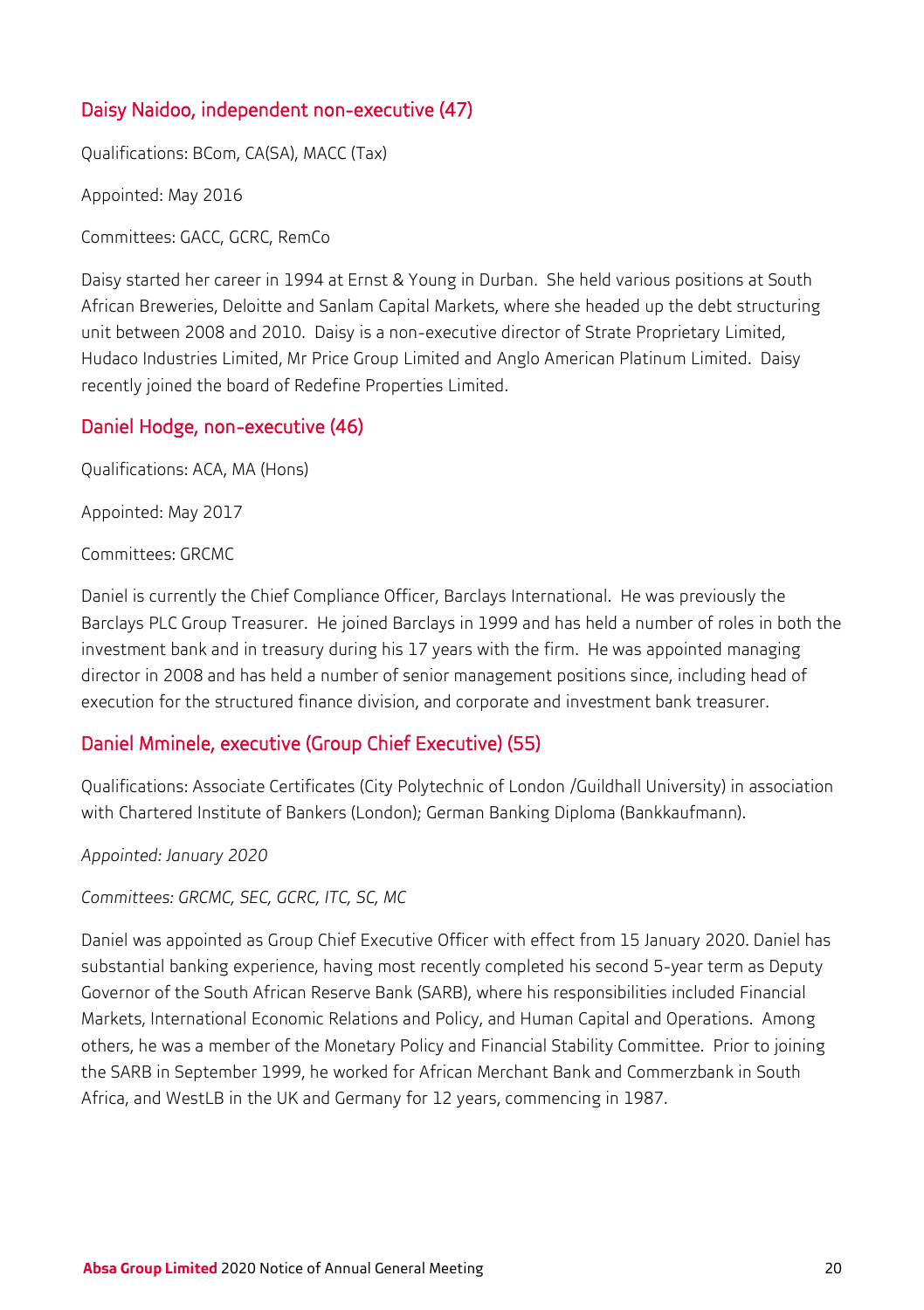## Ihron Rensburg, independent non-executive (60)

Qualifications: Doctor of Laws (Honoris Causa), PhD (International Development Education), MA (Political and Organisational Sociology), and Bachelor of Pharmacy.

Appointed: October 2019

Committees: SEC

Ihron was Vice Chancellor and Principal of the University of Johannesburg (UJ) from 2006 to 2017. Prior to his position at UJ, Ihron worked for the SABC and the Department of Education as Deputy Director General, where he was tasked to oversee and lead the development and implementation of the post-apartheid national education curriculum and policy.

Ihron is currently the Chairman of the South African National Commission for UNESCO. He is also Senior Advisor to the Principal and Visiting Professor at Kings College London. He has extensive strategy, policy development and organizational turnaround and merger experience, complemented by experience in engaging with government, business and civil society.

## Jason Quinn, executive (Group Financial Director) (45)

Qualifications: BAcc (Hons); CA(SA)

Appointed: September 2016

Committees: MC (Chairman), GRCMC, GCRC, ITC, SC

Before joining Absa Group, Jason was a partner at Ernst & Young Inc. He joined the Group in 2008 as the financial controller and was appointed as the head of finance in 2014 after holding several senior finance positions. Jason is a director of Absa Bank Limited, Absa Financial Services Limited, Chairman of Woolworths Financial Services (Pty) Limited, and is an employer-appointed trustee of the Absa Pension Fund.

## Mark Merson, independent non-executive (51)

Qualifications: ACA; MA (Hons)

Appointed: January 2014

Committees: BFC (Chairman), GRCMC (Chairman), GCRC (Chairman), DAC

Mark joined the Board in January 2014 as a non-executive director and became an independent nonexecutive director with effect from October 2017. Mark is a graduate of Oxford University, chartered accountant and was previously a partner in the financial services consulting practice of Arthur Andersen and Deloitte. From 2003 through 2016, he served Barclays PLC in a variety of roles including group financial controller, head of investor relations, CFO for the Corporate and Investment Bank; and deputy group finance director. Mark is a director of Veritum Partners Limited, an independent non-executive director of Absa Bank Limited and is Chairman of Absa Securities UK Limited.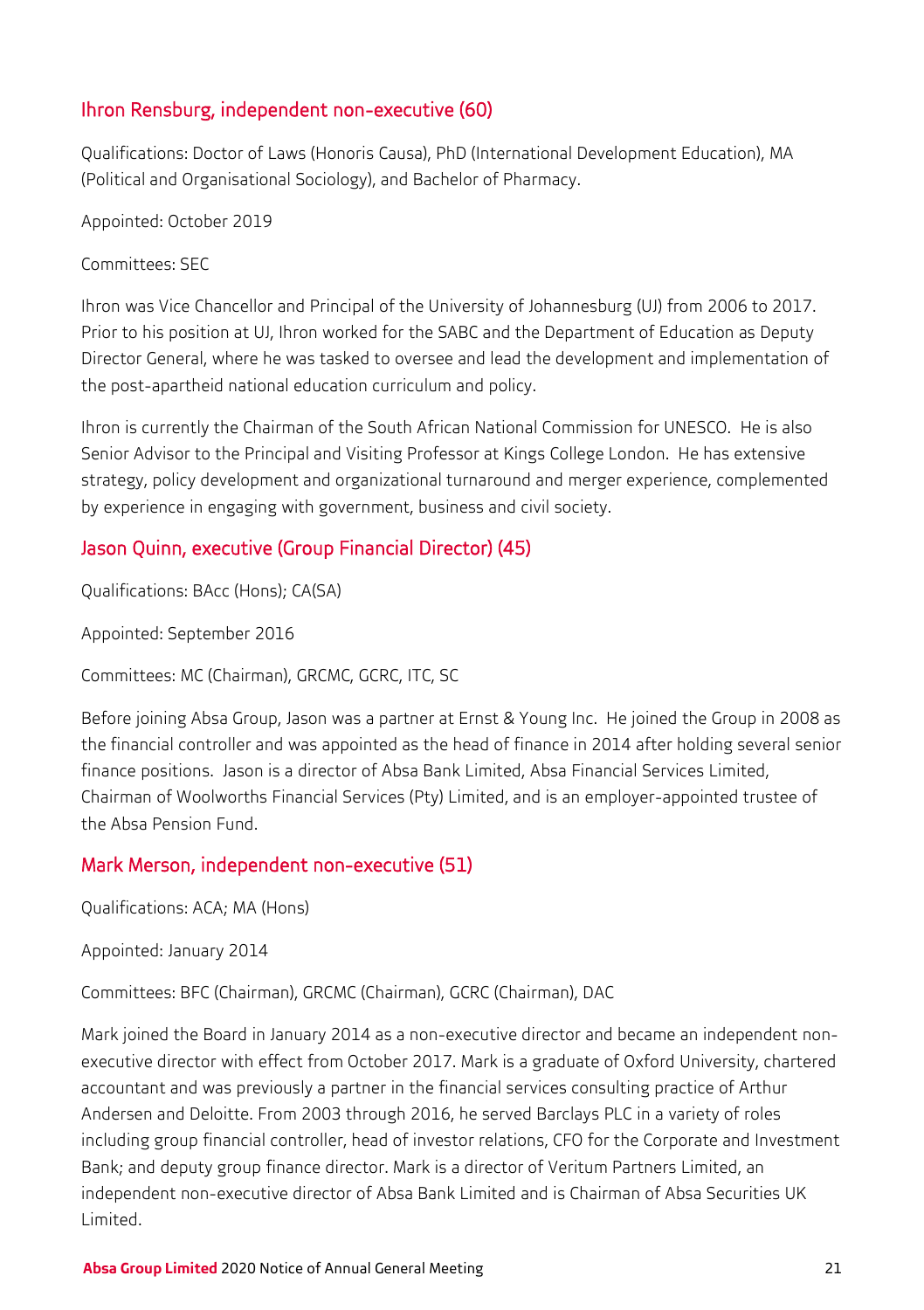## Rose Keanly, independent non-executive (61)

Qualifications: BSc; BCom (Honours).

Appointed: September 2019

Committees: ITC, GRCMC

Rose joined the Board with effect from 1 September 2019. She retired as the former Chief Operating Officer (COO) of Old Mutual Emerging Markets (OMEM) in February 2018, following a career with the Old Mutual group spanning 38 years and various, mainly information technology and operations related, positions. Prior to her position as COO, she was the Managing Director of OMEM Customer Services and Technology.

## Swithin Munyantwali, independent non-executive (57)

Qualifications: B.Sc. (Criminal Justice); Juris Doctor; Masters in International and Comparative Law

Appointed: September 2019

Committees: SEC, GACC (Attendee until 29 February 2020; thereafter GACC member once an independent non-executive director from 1 March 2020)

Swithin joined the Board with effect from 15 September 2019. He is the head of international law firm Appleton Luff's East African office. He is the vice-chairman and co-founder of the International Law Institute African Centre for Legal Excellence. Swithin served as the chairman of the Barclays Bank of Uganda board until end February 2020. He is a board member of the African Philanthropy Forum and International Law Institute, in Washington, DC. He is also a member of the advisory boards of the Case Western Reserve University, Emerging and Frontier Markets Association, and The New Markets Lab.

### Tasneem Abdool-Samad, independent non-executive (46)

Qualifications: BCom, CA(SA)

Appointed: February 2018

Committees: GACC, BFC, GCRC

Tasneem joined the Absa Bank Board as an independent director in 2016, and joined the Board (Absa Group) as an independent non-executive director on 1 February 2018 at which point she stepped down from the Absa Bank Board. She started her career at Deloitte in KwaZulu-Natal. She then moved to the University of the Witwatersrand, where she was a lecturer in auditing from 2003 to 2006. In 2006 she re-joined Deloitte and is a former member of the Deloitte South Africa board. Tasneem is a non-executive director of Absa Financial Services Limited (chairing the audit committee), Reunert Limited, Long4Life Limited and Bid Corporation Limited.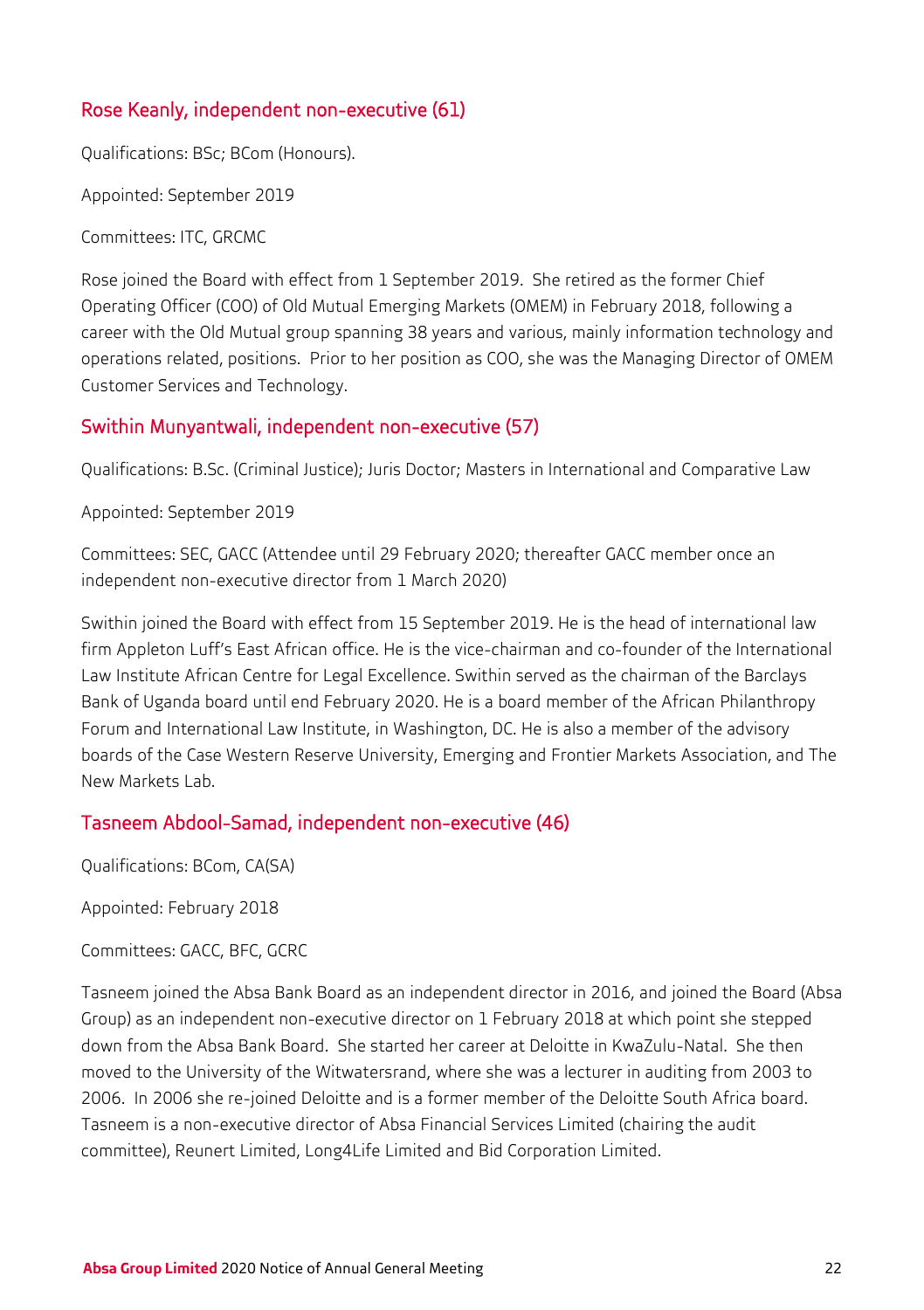## Wendy Lucas-Bull, independent non-executive (Group Chairman) (66)

Qualification: BSc

Appointed: April 2013

Committees: DAC (Chairman), SC (Chairman), BFC, GRCMC, GCRC, SEC, ITC, RemCo, Attendee of the GACC

Wendy is one of the founders of the Peotona Group. She was previously chief executive of FirstRand Limited's retail businesses and prior to that an executive director of Rand Merchant Bank Holdings. Former non-executive directorships include those at Barclays PLC, Anglo American Platinum Limited, the Development Bank of Southern Africa, Alexander Forbes, Eskom, Nedbank, Telkom, Aveng (deputy chairman), Lafarge Industries (chairman), the South African Financial Markets Advisory Board, Discovery Holdings, Dimension Data PLC, and the Momentum Group. She was also a member of the President's Advisory Council on Black Economic Empowerment. Wendy is chairman of Absa Bank Limited and Absa Financial Services Limited.

## Other directors of the Company (not up for re-election)

## Francis Okomo-Okello, independent non-executive (70)

Qualification: LLB (Hons)

Appointed: October 2014

Committees: SEC

Francis is an Albert Parvin fellow of Woodrow Wilson School of Public and International Affairs, Princeton University, and a fellow of The Kenya Institute of Bankers. He is also an Advocate of the High Court of Kenya. He serves as chairman of TPS Eastern Africa Limited (Serena Group of Hotels and Lodges), and as a non-executive director of the Nation Media Group. Currently, Francis is the executive director in charge of legal and corporate affairs at Industrial Promotion Services Group of Companies, an affiliate of the Aga Khan Fund for Economic Development. He also serves as a member of the advisory board of the Strathmore Business School (Strathmore University, Nairobi) and is a member of the advisory committee of the Aga Khan University, Faculty of Arts and Sciences – East Africa.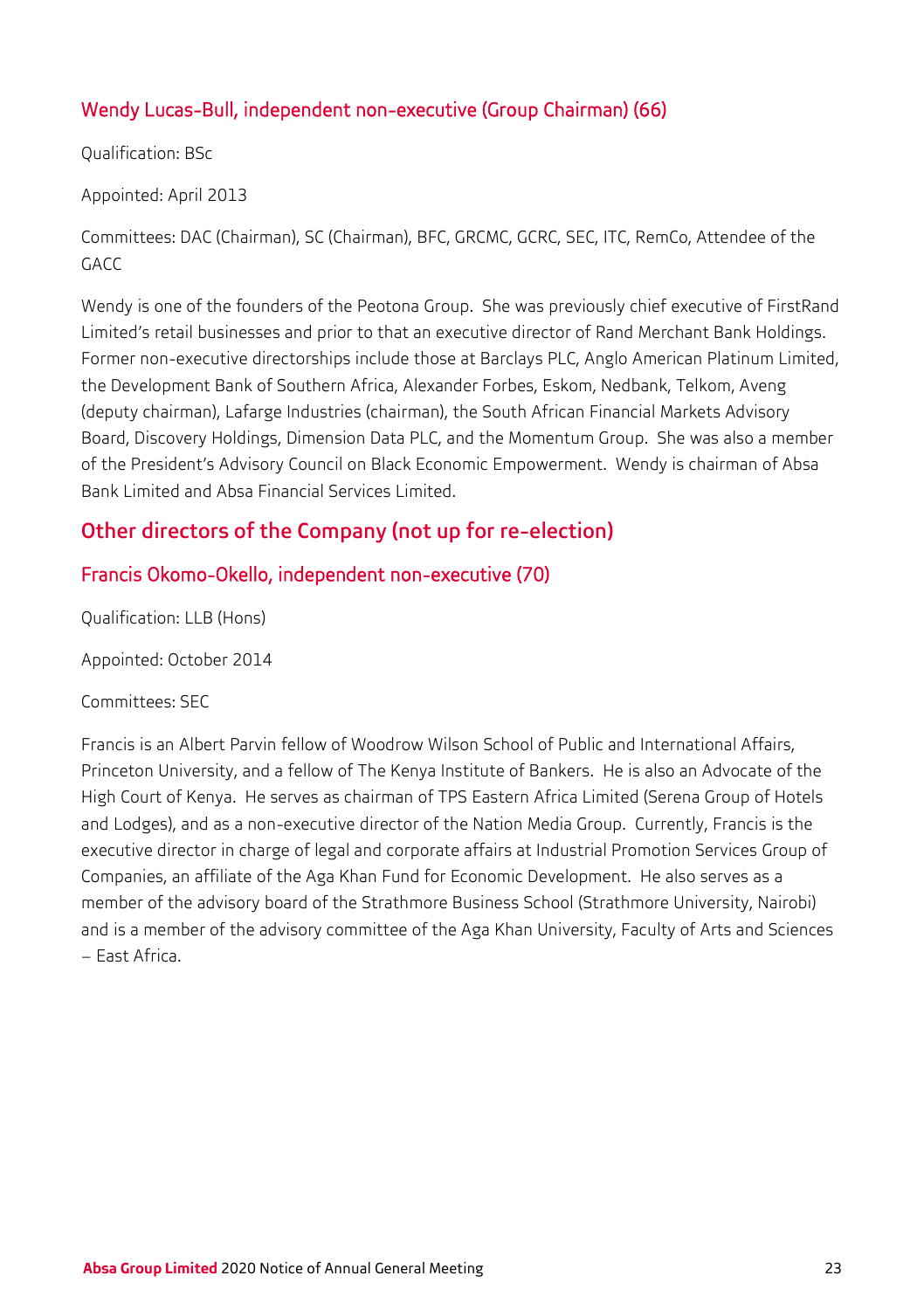## Peter Matlare, executive (Deputy Chief Executive) (60)

Qualifications: BSc (Hons) (Political Science); MA (South African Studies)

Appointed: December 2011

Committee: SC

Peter joined the Board as an independent non-executive director in 2011. In August 2016, he was appointed Deputy Chief Executive Officer responsible for regional operations and he remains on the Board as an executive director. Peter began his career with the Urban Foundation and Citibank and gained international experience, particularly in Europe. He was previously chief executive officer of the South African Broadcasting Corporation, chief strategy and business development officer of Vodacom SA Proprietary Limited and executive director of commercial at Vodacom SA. Most recently, Peter was the chief executive officer of Tiger Brands Limited.

## Sipho Pityana, independent non-executive (60)

Qualifications: BA (Hons), MSc

Appointed: May 2019

Committees: RemCo, GCRC

Sipho joined the board as an independent non-executive director on 1 May 2019. He is a former executive director of Nedcor Investment Bank Holdings (2002 – 2004), responsible for strategic business development. Sipho is the founder and chairman of Izingwe Capital, a black-owned investment company founded in 2004, which invests in a number of South Africa's blue chip corporates. He is also the non-executive chairman of JSE listed companies AngloGold Ashanti and Redefine Properties Limited. He is the president of Business Unity South Africa (BUSA), and a member of the Community of Chairmen of the World Economic Forum.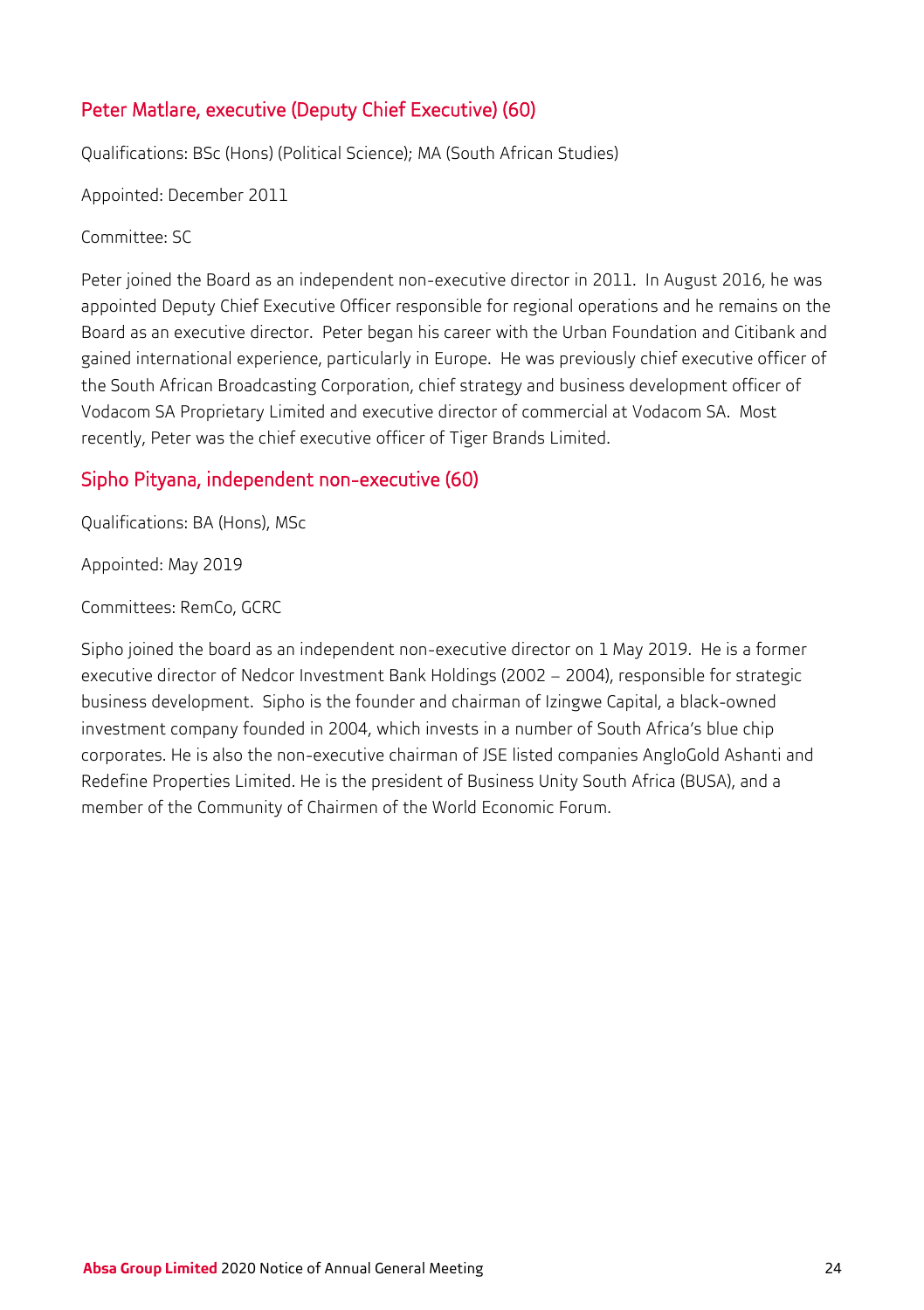## 2019 Board and committee attendance

| <b>Name</b>                          | <b>Board</b>         | BFC            | CRC            | DAC   | GACC  | <b>GRCMC</b> | Ĕ     | š                                       | RemCo          | <b>SEC</b>     | <b>Totals</b>        | % Totals (all<br>meetings) | ម្ល            |
|--------------------------------------|----------------------|----------------|----------------|-------|-------|--------------|-------|-----------------------------------------|----------------|----------------|----------------------|----------------------------|----------------|
| Number of<br>meetings                | 16                   | 12             | 5              | 13    | 6     | 9            | 4     | $\overline{4}$                          | 13             | $\overline{a}$ | 86                   |                            | 5              |
| Alex Darko                           | 16/16                |                |                | 13/13 | 6/6   |              | 4/4   |                                         | 13/13          |                | 52/52                | 100%                       | 5/5            |
| Colin Beggs                          | 16/16                | 12/12          |                | 13/13 | 6/6   | 9/9          |       |                                         | 11/11          |                | 66/67                | 99%                        | 5/5            |
| Daisy Naidoo                         | 16/16                |                | 5/5            |       | 6/6   |              |       |                                         | 11/12          |                | 38/39                | 97%                        |                |
| Daniel Hodge                         | 12/16                |                |                |       |       | 8/9          |       |                                         |                |                | 20/25                | 80%                        |                |
| Francis Okomo-<br>Okello             | 16/16                |                |                |       |       |              |       |                                         |                | 4/4            | 20/20                | 100%                       |                |
| Ihron Rensburg <sup>1</sup>          | 4/5                  |                |                |       |       |              |       |                                         |                | 1/1            | 5/6                  | 83%                        |                |
| Jason Quinn                          | 12/12                | 12/12          | 5/5            | 8/8   | 5/5   | 9/9          | 4/4   | 4/4                                     | 5/7            |                | 64/66                | 97%                        | 5/5            |
| Maria Ramos <sup>2</sup>             | 0/1                  |                | 0/1            | 0/1   | 1/1   |              | 0/1   |                                         | 1/1            | 0/1            | 2/7                  | 29%                        | 0/1            |
| Mark Merson <sup>3</sup>             | 16/16                | 12/12          | 5/5            | 3/4   |       | 9/9          |       |                                         |                |                | 45/46                | 98%                        |                |
| Mohamed<br>Husain                    | 16/16                |                |                | 13/13 | 6/6   |              |       |                                         | 13/13          | 4/4            | 52/52                | 100%                       | 4/5            |
| Peter Matlare <sup>4</sup>           | 13/13                |                |                |       |       |              | 2/2   |                                         |                | 3/4            | 18/19                | 95%                        | 5/5            |
| René van Wyk                         | 12/13                | 12/12          | 5/5            | 11/11 | 5/6   | 9/9          | 4/4   | 4/4                                     | 5/7            | 3/4            | 70/75                | 93%                        | 4/5            |
| Rose Keanly <sup>5</sup>             | 8/8                  |                |                |       |       |              | 2/2   |                                         |                |                | 10/10                | 100%                       |                |
| Sipho M<br>Pityana <sup>6</sup>      | 9/12                 |                | 2/4            |       |       |              |       |                                         | 7/7            |                | 18/23                | 78%                        |                |
| Swithin<br>Munyantwali <sup>7</sup>  | 8/8                  |                |                |       |       |              |       |                                         |                | 1/1            | 9/9                  | 100%                       |                |
| Tasneem<br>Abdool-Samad <sup>8</sup> | 16/16                | 10/11          | 4/4            |       | 6/6   |              |       |                                         |                |                | 36/37                | 97%                        |                |
| Wendy Lucas-<br>Bull                 | 16/16                | 12/12          | 5/5            | 13/13 | 6/6   | 9/9          | 4/4   |                                         | 13/13          | 4/4            | 82/82                | 100%                       | 5/5            |
| Yolanda Cuba <sup>9</sup>            | 5/6                  | 5/5            | 1/1            | 1/1   |       |              |       |                                         | 5/6            |                | 17/19                | 89%                        |                |
| <b>Totals Number</b><br>(% )         | 211/<br>222<br>(95%) | 75/76<br>(99%) | 32/35<br>(91%) | 75/77 | 47/48 | 53/54        | 20/21 | 8/8<br>$(97%)$ (98%) (98%) (95%) (100%) | 83/90<br>(92%) | 20/23<br>(87%) | 624/<br>654<br>(95%) | 95%                        | 33/36<br>(92%) |
|                                      |                      |                |                |       |       |              |       |                                         |                |                |                      |                            |                |

In addition, there are the Disclosure and Technical Disclosure sub-committees supporting the GACC which met three times and once, respectively, during 2019.

- <sup>1</sup> Joined the Absa Group Board and SEC effective 1 October 2019.
- <sup>2</sup> Retired 28 February 2019.
- <sup>3</sup> Appointed to the GCRC and DAC effective 1 February and 1 June 2019 respectively.
- <sup>4</sup> Appointed to the ITC effective 9 September 2019.
- <sup>5</sup> Joined the Absa Group Board and ITC effective 1 September 2019.
- <sup>6</sup> Joined the Absa Group Board, GCRC and Remco effective 1 May 2019.
- <sup>7</sup> Joined the Absa Group Board and SEC effective 15 September 2019.
- <sup>8</sup> Appointed to the GCRC and BFC effective 5 March 2019.
- <sup>9</sup> Retired on 4 June 2019.